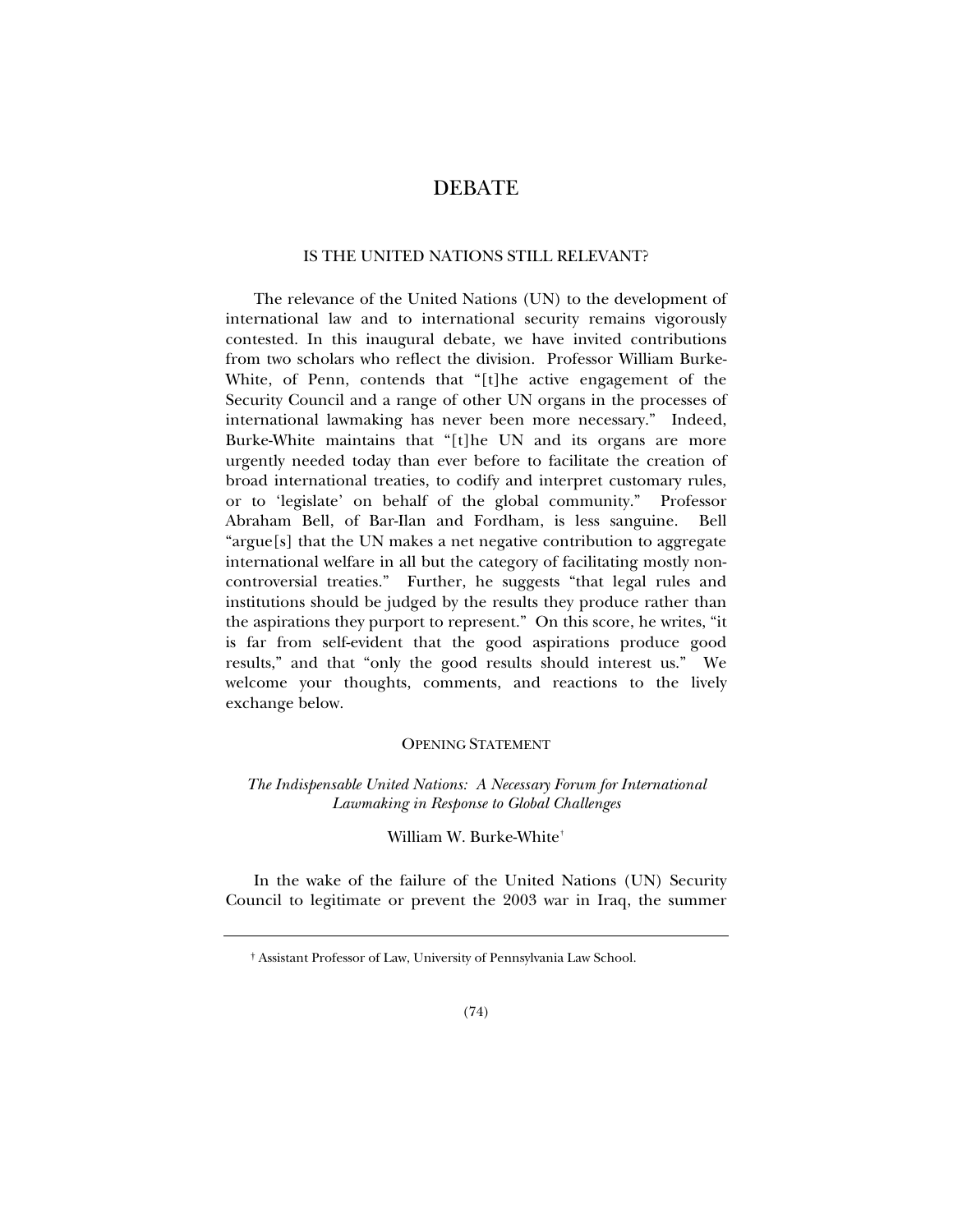2006 impasse over a resolution to the conflict in Lebanon, and the likely September 2006 stalemate with Iran over nuclear development, there are good reasons to be skeptical about the ability of the Security Council and, perhaps, the broader UN to fulfill their mandates to maintain international peace and security. Yet, in the face of new global challenges ranging from environmental degradation to infectious disease, from the proliferation of weapons of mass destruction to the prevention of terrorism, international lawmaking through the UN may be the best and possibly only means to promote international peace and security through the rule of law. The active engagement of the Security Council and a range of other UN organs in the processes of international lawmaking have never been more necessary.

In pursuing their various interests, states may choose from a broad array of means to cooperate. At times, they may choose non-legalized forms of cooperation such as implicit understandings and "handshake" agreements. In other circumstances, they may opt for formal legal arrangements with a single partner, such as a bilateral investment treaty. At still other times, regional treaties such as the North American Free Trade Agreement (NAFTA) or the European Convention on Human Rights may be preferred. The importance of such forms of lawmaking should not be underestimated; there are more than 60,000 bilateral treaties deposited with the UN. Yet, the processes of globalization, the growing dangers posed by transnational threats, and the need for broad global coordination requires legal rules that reach across the globe, beyond any single relationship or region. Despite its faults and limitations, the UN is by far the bestsuited institution to lead the global lawmaking that is essential to respond to these new challenges. The UN's longstanding prominence in the creation and enforcement of international legal rules must continue if the present moment's challenges are to be met through the law.

While the Security Council's exercise of its Chapter VII authority is the most likely to make the headlines, international lawmaking through the UN takes a number of forms. The International Law Commission (ILC)—a group of international legal experts tasked with the progressive development of international law—-meets annually to develop foundational drafts for future international treaties, such as the Rome Statute of the International Criminal Court, and to explicate rules of customary international law, such as the Draft Articles on the Responsibility of States for Internationally Wrongful Acts, which codifies customary rules of state liability. In addition, the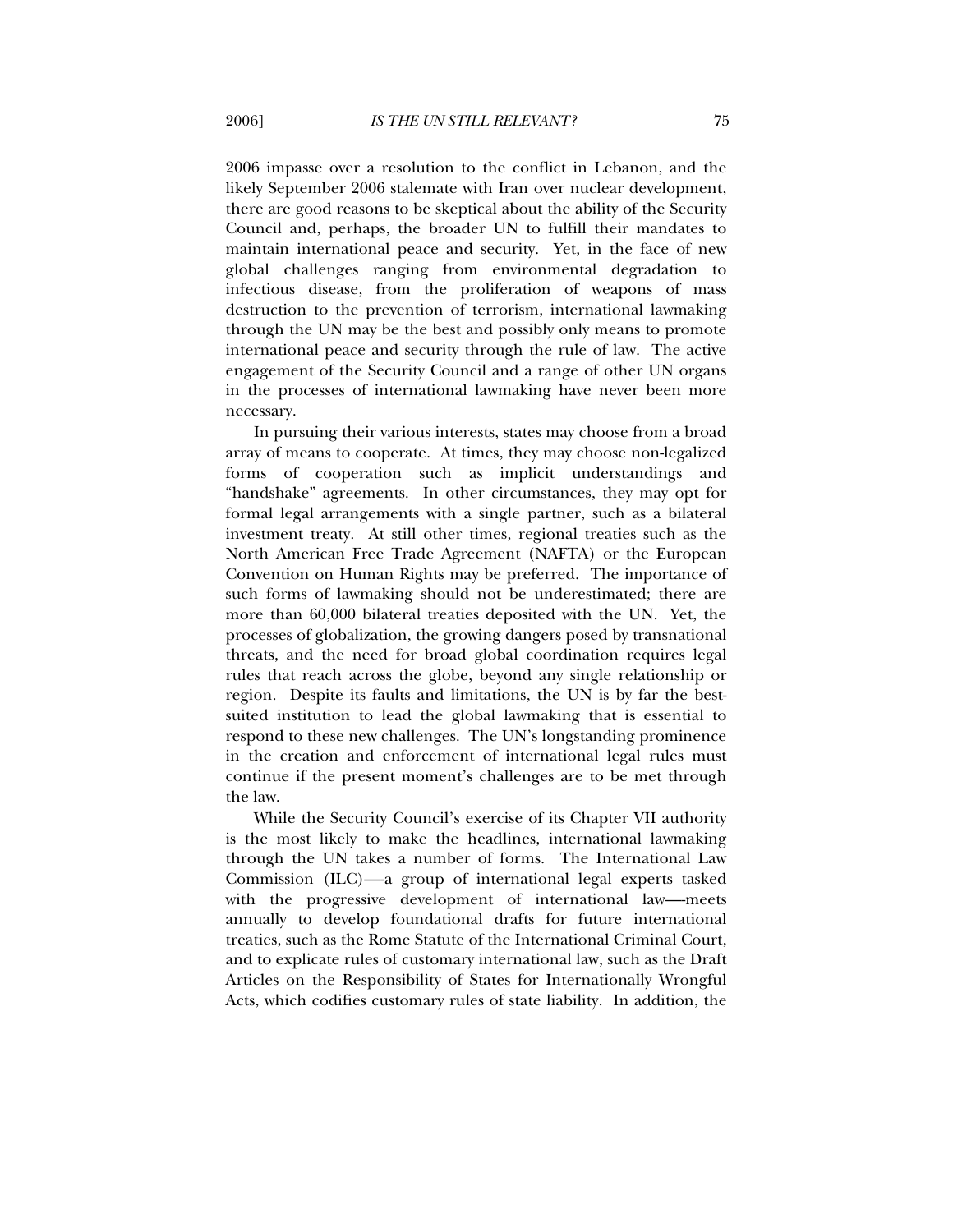UN Sixth Committee offers a forum for discussion of international legal issues. The Human Rights Council (HRC) (formerly the Human Rights Commission) provides important jurisprudence in human rights law and monitors state compliance with human rights obligations. The International Court of Justice (ICJ), the chief legal organ of the UN, has a growing caseload of interstate legal disputes and has pushed the development of international law through important precedents interpreting international treaties and identifying rules of customary international law. Perhaps the most important contribution of the UN to international lawmaking, however, is its role in the creation of new international treaties. A wide variety of international treaties—ranging from the 1982 Convention on the High Seas to the 1999 Convention on the Financing of Terrorism—have been negotiated under UN auspices. In fact, since 1945, the UN is the official depository of 517 concluded multilateral treaties.

The UN offers at least four critical benefits to international treaty making. First, and perhaps most important, is the possibility for wide, and sometimes even universal, participation in the creation of the legal rules that regulate international affairs. Every state is represented at the UN and can be included in the processes of international lawmaking. While it is true that bilateral or regional agreements may result in deeper levels of commitment—greater synergies of interests are likely to be found amongst smaller numbers of states—the challenges and dangers the global community faces today demand the near universal participation in legal regimes made most possible through the UN. Whether international law seeks to regulate the Internet, respond to global warming, combat international terrorism, or address pandemic diseases, the exclusion or defection of only a small number of states may well render the broader enterprise of legalization worthless. A handful of serious polluters, a few safe havens for terrorists, or even one epicenter of disease outbreak may well undermine an otherwise global legal regime. The UN, with its broad reach, its all-encompassing membership, and its agenda-setting potential may well be the best (and perhaps the only) hope for developing universal legal regimes that can effectively respond to these new challenges.

Second, international lawmaking through the UN offers a global legitimacy critical to creating effective legal rules. Admittedly, the UN is subject to criticism—-some of it justified—-and its effectiveness has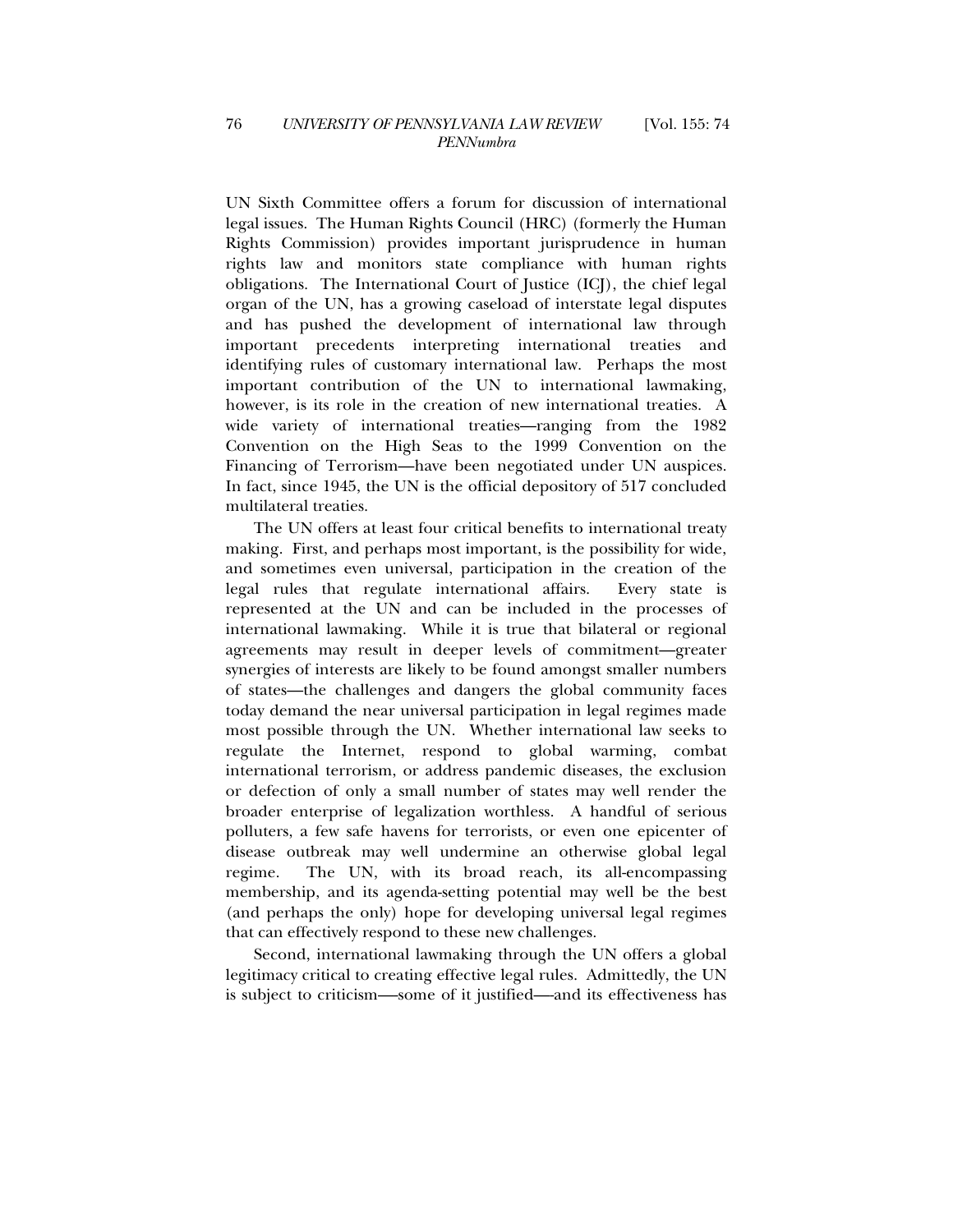been questioned by the current US administration. Yet, for much of the rest of the world, the UN remains the preeminent, if not the only, institution capable of conferring legal legitimacy worldwide. While many states note the lack of representativeness of the Security Council, they nonetheless respect the bargain struck in San Francisco in 1945 and the normative force of an institution designed to "save succeeding generations from the scourge of war." Whatever form international lawmaking takes—be it a multilateral treaty or the identification of customary rules in a decision by the ICJ—the fact that such rules were created through the UN creates a considerable "compliance pull" for many states to ratify international treaties, accept customary rules and, perhaps, change their behavior.

Third, the UN allows representation of diverse interests and promotes more equitable outcomes. Working through the UN allows poorer or less-developed states (particularly those from the Global South) to be included in the creation of international legal rules. Whereas many states lack the resources to monitor the ad hoc creation of legal rules and many fewer send representatives to every diplomatic conference where such rules may be created, all are represented at the UN. In contrast to regional arrangements or bilateral arrangements, international lawmaking through the UN affords the possibility for preexisting subgroups of states to assert collective interests to counterbalance powerful states. The result may be more equitable legal rules to which there may be more widespread adherence.

A fourth important benefit of international lawmaking through the UN is the considerable reduction in contracting costs—making cooperation easier to achieve and legal rule making more efficient accompanying the use of a preexisting international institution. The standing organs of the UN provide an already established forum for the negotiation of international treaties, the codification of emerging customary norms, and the explication of rules through judicial decisions. Organizing large conferences of states to conclude a treaty, setting the terms of reference for such a negotiation, or undertaking the background legal work to make a new treaty can be extraordinarily costly and time consuming, often preventing agreements from being reached. Collectively, the institutions of the UN-—in which long-term investments have already been made— provide a relatively efficient means of lawmaking and require considerably less incremental expense. For example, the ILC, as part of its normal work, may engage in years of background preparation for a possible new treaty. State delegations in New York may discuss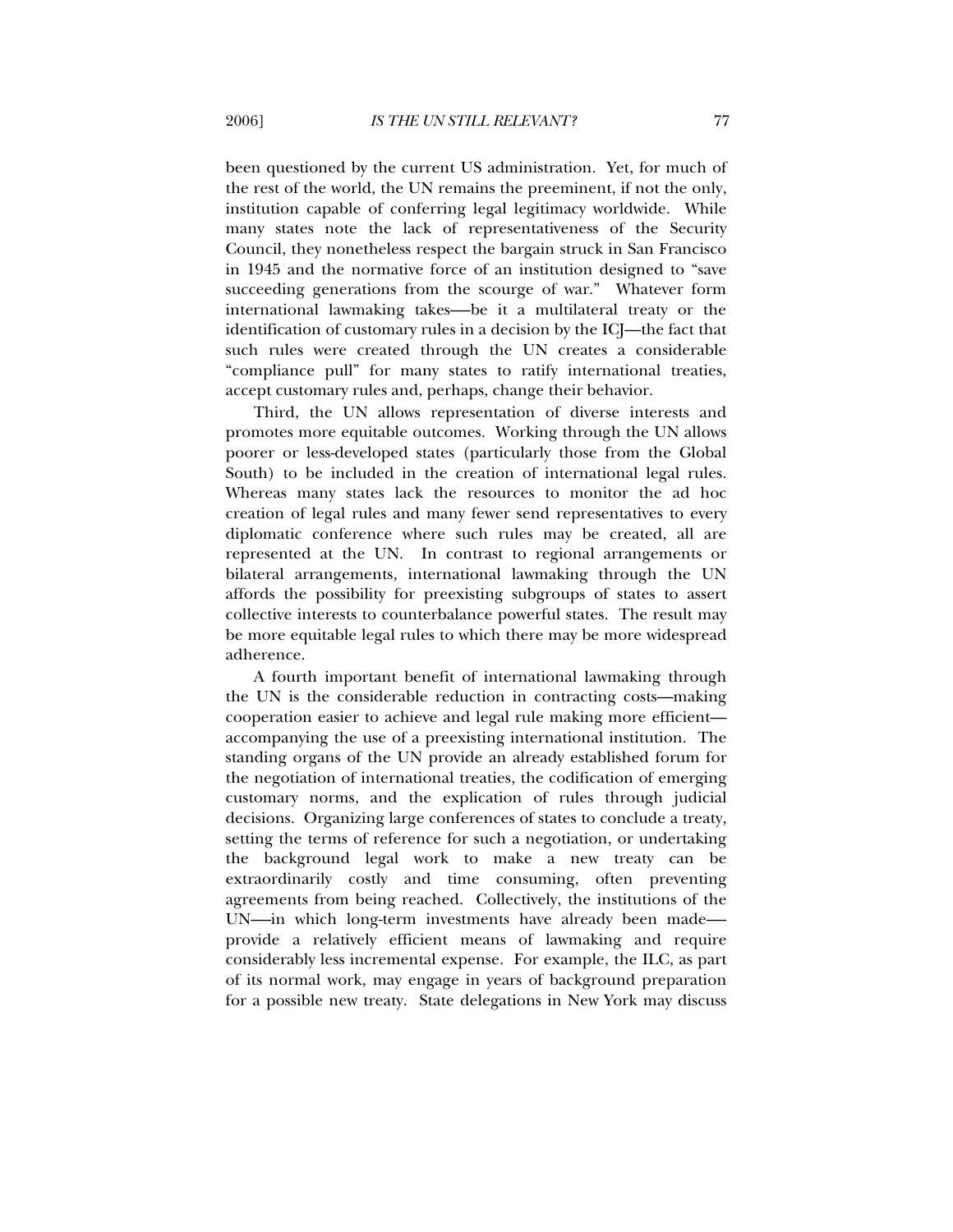and deliberate an emerging rule or proposed treaty. The UN Secretariat may coordinate an international treaty conference and the ICJ may interpret the resultant treaty in any subsequent dispute. The enhanced coordination and more cost-effective process that often accompanies international lawmaking through the UN may well result in new international agreements that otherwise would have been prohibitively costly to conclude.

Beyond its critical role in the creation and interpretation of international treaties, the UN Security Council has taken important new steps in response to pressing global threats. Whereas the Security Council has traditionally created international legal obligations under its Chapter VII authority with respect to individual states and in response to a clear threat to international peace and security, the Council has, in recent years, become more willing to recognize threats to international peace and security and to direct its lawmaking authority at the international community at large. For example, in response to systematic human rights abuse—traditionally a matter within the sovereign domain of states and outside the Council's purview—the Council has found a threat to international peace and security, invoked Chapter VII, created binding legal obligations, and even legitimated the use of military force to end such abuses. Likewise, the Council has shown a new willingness to create legal obligations for all states to utilize their domestic systems to respond to pressing international threats. For example, Resolution 1373 requires states to "prevent the commission of terrorist acts" through the domestic criminalization of terrorism financing, freezing of terrorist assets by national authorities, use of domestic courts to bring to justice those involved in terrorist acts, and ratification by domestic authorities of relevant antiterrorism conventions. While some have criticized such "legislation" by the Security Council as *ultra vires,* it offers an important new tool for the creation of universal legal rules and state obligations to respond to the most urgent threats and challenges. The imposition on all states of such specific obligations to take domestic action is likely to be a critical element of the future of international lawmaking. Only the UN Security Council has the legal capacity to do so.

Admittedly, the UN has its fair share of problems. The Security Council is often unable to reach agreement and its permanent membership is no longer representative. The General Assembly is subject to deep divisions and can be overly politicized. Processes of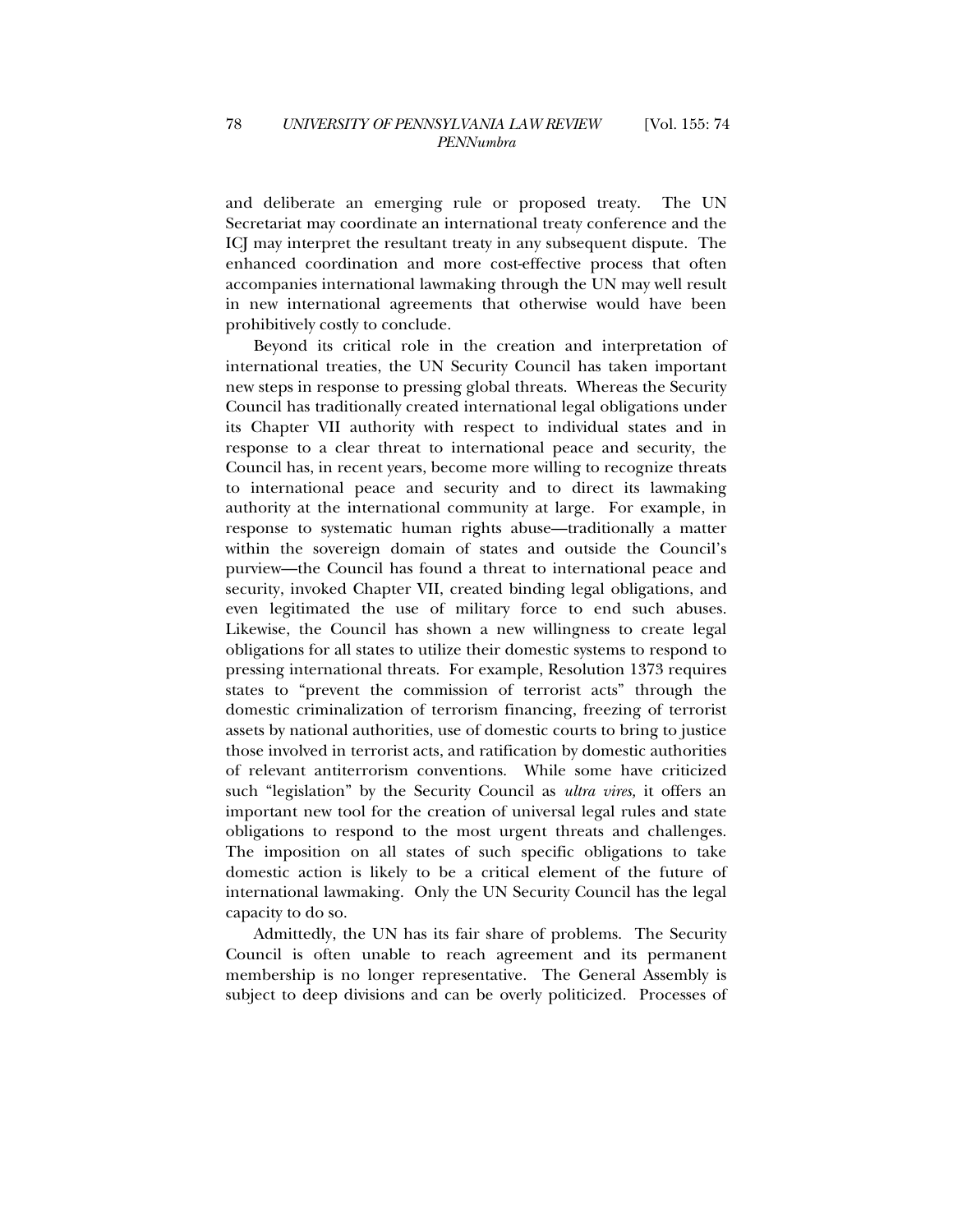lawmaking are often slow and cumbersome. While the reforms suggested by the Secretary General's High Level Panel on Threats, Challenges, and Change are promising—-as indicated by the new Human Rights Council—-their realization and ultimate success are far from assured. Reforms are urgently needed to ensure the long-term viability of the UN. The Security Council must become more representative. Mechanisms to prevent political deadlock in the Council and the General Assembly must be developed. The processes of lawmaking must become more rapid and responsive.

Yet, consider the alternatives to lawmaking through the UN, despite its faults. Informal and nonlegal cooperation will continue to be important but cannot generate formal, binding obligations. Bilateral treaties, while perhaps more effective in regulating matters that only pertain to two states, cannot provide the seamless legal regime needed to address global threats. The use of regional organizations as fora for international lawmaking has its place, but cannot respond to truly global threats and creates the potential for regional fragmentation. The creation of multilateral treaties through ad hoc processes is costly, often exclusionary, and may lack the legitimacy necessary to generate state compliance. The establishment of an alternative global institution of a general nature as a replacement for the UN is politically impossible. Institutions such as the proposed Council of Democracies as an alternative or supplement to the UN may be useful, but in the short to medium term cannot offer many of the key benefits of international lawmaking through the UN.

In the face of avian flu, Al Qaeda, climate change, and the proliferation of nuclear technologies, legitimate and effective global rules of international law are urgently needed to coordinate states' efforts and constrain governmental conduct. The UN continues to offer critical advantages that cannot be easily rivaled in the creation of such rules. The UN and its organs are more urgently needed today than ever before to facilitate the creation of broad international treaties, to codify and interpret customary rules, or to "legislate" on behalf of the global community. Whether the UN's potential to generate effective legal responses to these threats is fully realized, however, will depend on whether the organization itself embraces the reform process and whether states are willing to commit to the global processes of lawmaking so urgently needed.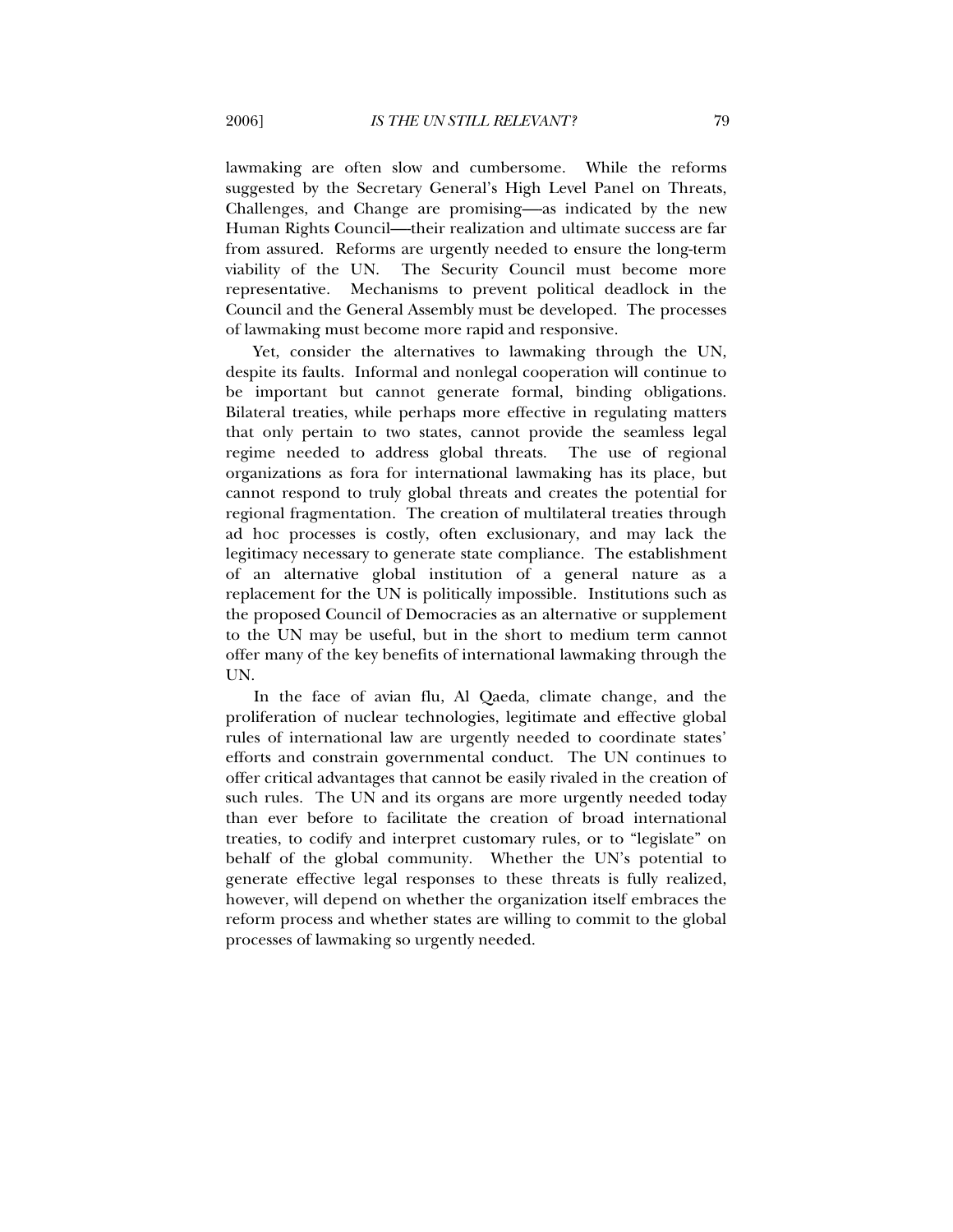### **REBUTTAL**

#### *The Dispensable United Nations*

# Abraham Bell[†](#page-6-0)

It will perhaps help matters if I state at the outset my points of agreement with William Burke-White. Like Professor Burke-White, I believe that the International Law Commission (ILC) can play a marginally useful role in helping to draft new treaties on many mostly innocuous—subjects. I also agree with Professor Burke-White that if one only takes into account the marginal cost of the ILC drafting a new treaty and not other costs, the ILC might be the lowestcost provider of these legal services.

Unfortunately, I believe this exhausts the points of agreement.

In essence, Professor Burke-White proposes four arguments for believing that the UN is an efficient lawmaker, which, for reasons I address below, I do not find convincing. He then makes an even more unpersuasive leap from this claim to the argument that the UN as a whole is an institution that makes a positive contribution to international welfare. Professor Burke-White's argument on this last point comes in two forms. The first, and weaker, of these assertions is that "international peace and security" is promoted in some significant manner "through the rule of law." The second, and more modest—but, I would say, still unconvincing—claim proffered by Professor Burke-White comes in a three-part proposition: (1) there are global public goods; (2) some of these global public goods are in the form of global laws; and (3) the UN is the best available institution to lead the production of these goods. To be fair, I should add that my skepticism about all of Professor Burke-White's claims places me, rather than him, outside the mainstream.

Let me begin at a point of relative agreement with Professor Burke-White. To evaluate the UN's true contributions—or lack thereof—it's best to understand that the UN actually fulfills a number of roles. Its most high-profile role—and the one that generally serves as the primary justification for the UN's continued existence—is its responsibility to "maintain" peace and security. Other prominent

<span id="page-6-0"></span> <sup>†</sup> Lecturer, Bar-Ilan University Faculty of Law, and Visiting Professor, Fordham Law School.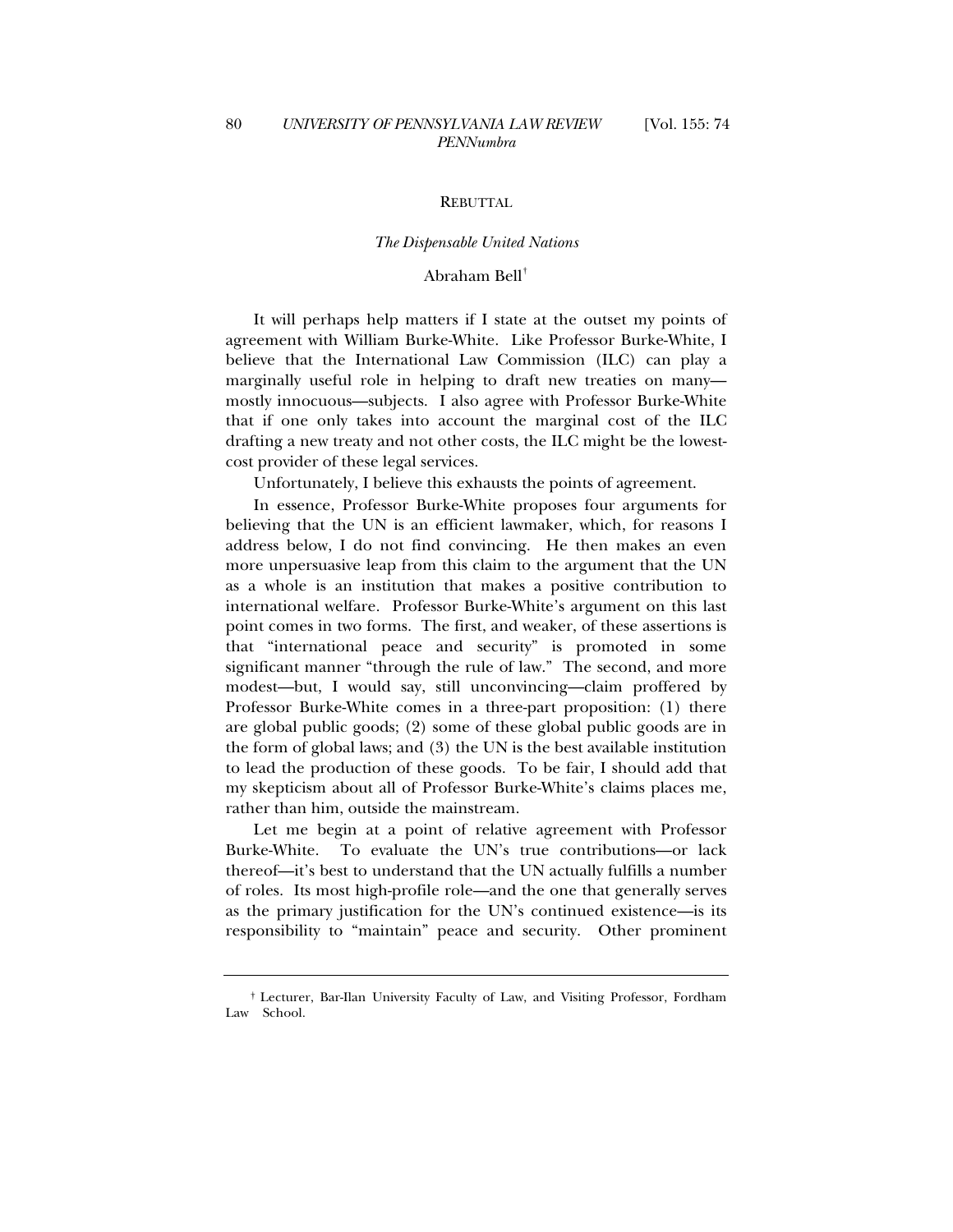roles include the UN's alleged contribution to the protection of human rights and its production of information (and disinformation). The smallest of the UN's official roles is its facilitation of various, mostly noncontroversial treaties. There are also a handful of other functions that we can safely ignore for the sake of discussion. A nonofficial and rarely discussed role is the UN's production of patronage jobs and distribution of rents: the UN has a workforce of over 50,000, of which 7500 are employed by the Secretariat alone, and a yearly operation budget of more than \$2.5 billion; it also deploys 67,000 personnel in more than a dozen "peacekeeping" missions, and it disposes of tens of billions of additional dollars through other budgets.

I would argue that the UN makes a net negative contribution to aggregate international welfare in all but the category of facilitating mostly noncontroversial treaties. Additionally, I would argue that the contributions in this last category could be made much more cheaply by an ILC unconnected with the UN and organized along the lines of the American Law Institute.

Let's look at each of these items in turn. The peace and security role of the UN is loudly trumpeted in the UN Charter and informs much of the activity of the Security Council and General Assembly. Yet, with a handful of exceptions, the UN has made little contribution here. Many conflicts have never been addressed by the UN at all. Others have been addressed by dozens of toothless resolutions that have made no dent. In some cases, the UN has exacerbated conflicts by directly encouraging aggression—consider, for example, the Human Rights Commission's (HRC's) repeated resolutions endorsing Palestinian "resistance" by "all means necessary"—or by rewarding aggressors. Even if one ignores the last set of cases, the overall UN contribution here must be viewed as negative, because even doing something ineffective is costly; at the very least, it involves organization costs, and it likely discredits the idea of intervention, raising the costs of other kinds of collective action.

The UN record on human rights is even worse. Professor Burke-White indirectly acknowledges the appalling record of the UN's HRC by endorsing the reform that abolished the Commission and replaced it with a Human Rights Council; disturbingly, Professor Burke-White cites this reform as an accomplishment even though it is already clear that the new Council shares all the pathologies of the old Commission. Like the old Commission, the new HRC is comprised in large part of serial human rights abusers like Saudi Arabia, Cuba, China, and Azerbaijan and has an anti-Israel monomania that has led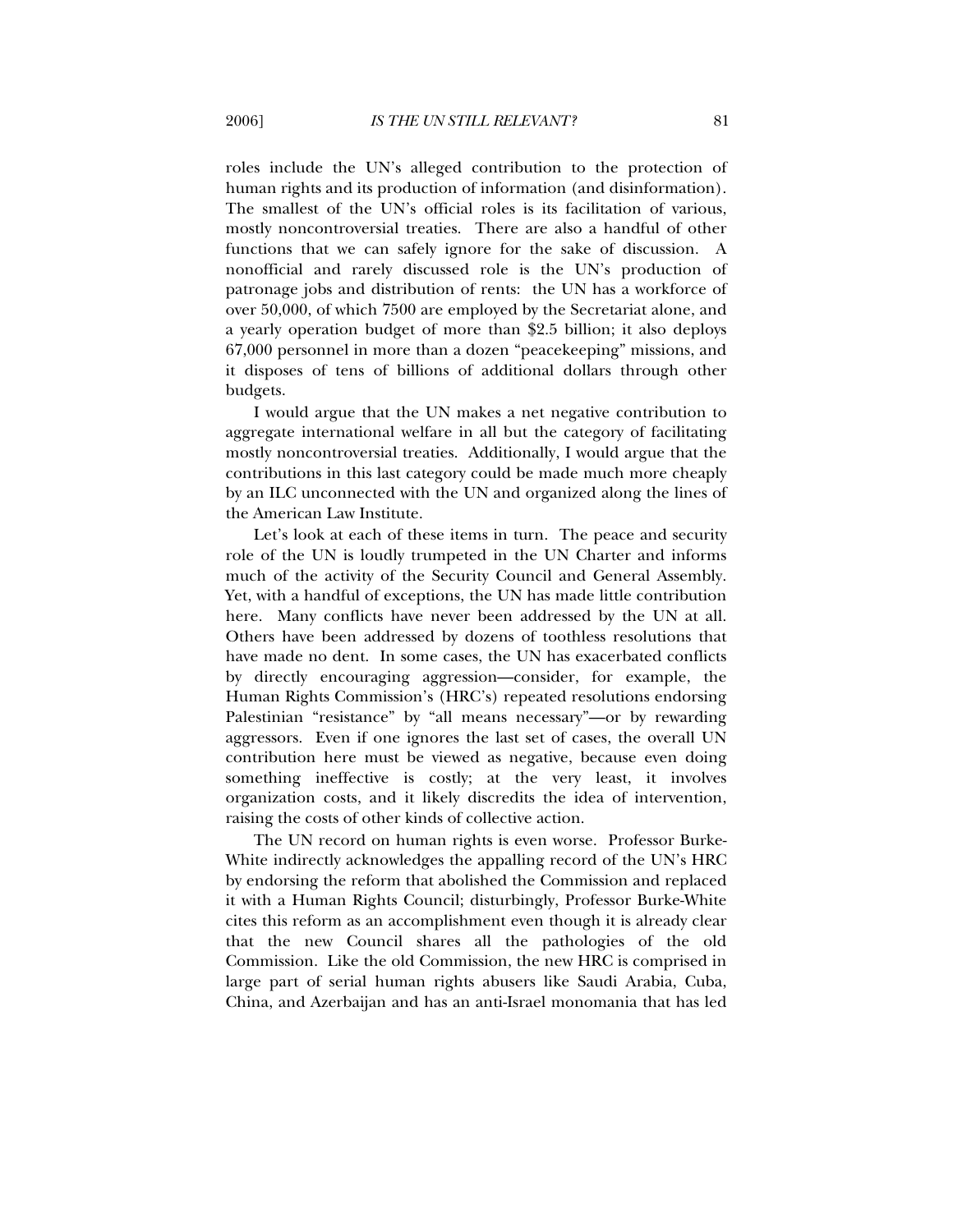the Council to resist all country-specific resolutions except those attacking Israel's human rights record and to hold two special sessions so far—both attacking Israel—even as the Council has said nothing about genocide in Darfur, oppression of women in Saudi Arabia, political repression in Syria, a dystopic police state in North Korea, and open planning for genocide in Iran. Meanwhile, the UN's General Assembly has issued a number of human rights-related resolutions, many of which have grown into treaties, but the outpouring of platitudes has hardly translated into greater global respect for human rights. Indeed, several studies, such as those of Oona Hathaway, suggest that the human rights treaties have actually served as cover for worsening human rights records.

Relatedly, the UN has used its enormous resources to produce reams of information in the form of studies, investigations, etc. In theory, provision of this sort of information by a central authority could be beneficial, as it overcomes a potent free-rider problem. However, the actual information produced is massaged in order to distort decision making and is tailored to produce desired political results. In some cases, the disinformation production is open, as in the UN's only committees and divisions devoted to advancing the claims of a single people or state—the Committee on the Exercise of the Inalienable Rights of the Palestinian People and the Division for Palestinian Rights—and their affiliated NGO Network on the Question of Palestine. These have provided vital information, such as that Zionism collaborated with the Nazis, that Jews encourage anti-Semitism by failing to "contextuali[ze] the memory of the Holocaust" and by subscribing to "genuine Zionism," and that an integral part of Zionism is the tenet that "[i]f Palestinians cannot be removed by massacres and expulsion, they shall be removed by extermination." In other contexts, the disinformation is less open, but no less disturbing. For example, UN-appointed investigators have refused to find evidence of weapons programs or genocidal intent for fear of the likely political consequences. And no information at all has been produced about many problems, such as terrorism by certain groups, creating damaging misimpressions about the location and nature of global challenges.

Even the basic lawmaking functions within the UN are not without problems. While I concede some usefulness in having a treaty clearinghouse as well as a small commission that attempts to codify various parts of international law, this seems more the work of a small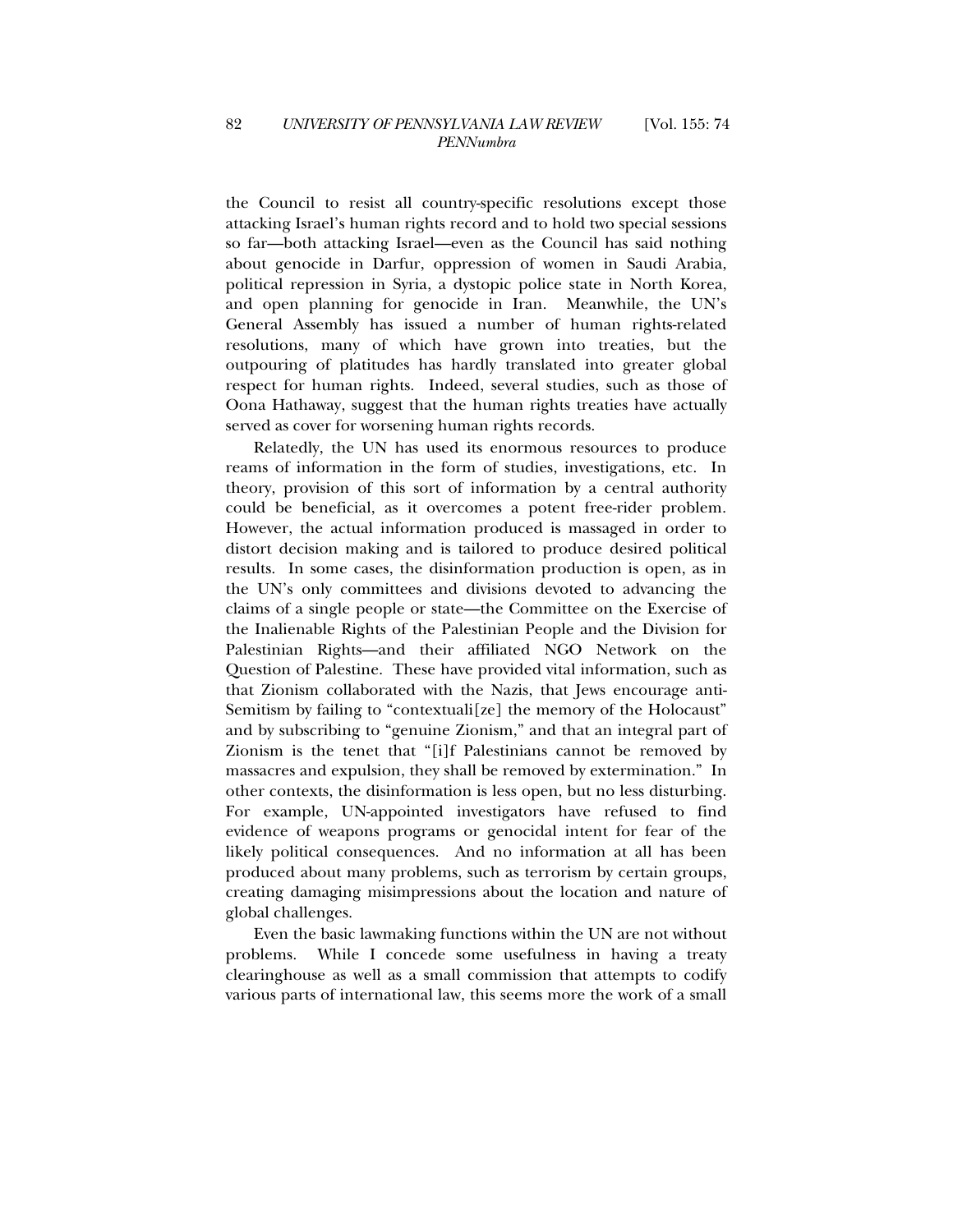academic department than a sprawling worldwide bureaucracy with billion-dollar budgets. In addition, the UN has contributed a share of mischief here, as various quasi-legislative acts of the General Assembly have been presented as customary international law despite the absence of state practice, or, indeed, a compelling rationale.

And thus we come to the true usefulness of the UN: its enormous budget and patronage. As the Oil for Food scandal showed only too well, the UN wields and abuses enormous amounts of money. In addition to feather-nesting, the UN bureaucracy purchases various constituencies that then support the continued work and funding of the UN. Given the various pathologies of public choice, this sort of negative-utility bureaucracy is all too sustainable. However, that does not mean it makes a positive contribution to global welfare.

What then of Professor Burke-White's arguments in favor of the UN? He argues that the UN does a better job of lawmaking than anyone else for four reasons: (1) the possibility for wide, and sometimes even universal, participation in the creation of the legal rules that regulate international affairs; (2) the UN's global "legitimacy" that is critical to creating effective legal rules; (3) the UN's representation of diverse interests and promotion of more equitable outcomes; and (4) the reduction in contracting costs that accompanies the use of the UN as a preexisting international institution.

This last argument is the most easily disposed of. The fact that many of the costs of negotiating a treaty in the UN appear in a different UN budget hardly demonstrates that use of the UN is costeffective. While it is true that the costs of creating the UN are sunk and should not be counted against the cost of negotiating a treaty within the UN, ongoing operating costs are highly relevant. I suspect that when all relevant costs are taken into account, in most cases, the UN is not the most cost-effective means of negotiating treaties.

The alleged equality of UN representation is even less persuasive. By the nature of international law, treaties bind only willing signatories; thus, it is not clear how or why representation in the UN enhances full representation in treaties. Unrepresented countries would simply not be bound. Moreover, the UN's record demonstrates, if anything, lack of equality. The political blocs in the UN are well-known, as are their prejudices. Finally, it is not clear why equality among regimes of various degrees of repression and freedom is a particularly compelling goal. By a similar token, in a world of telecommunications and cheap travel, it is not clear why the existence of the UN ensures greater treaty participation.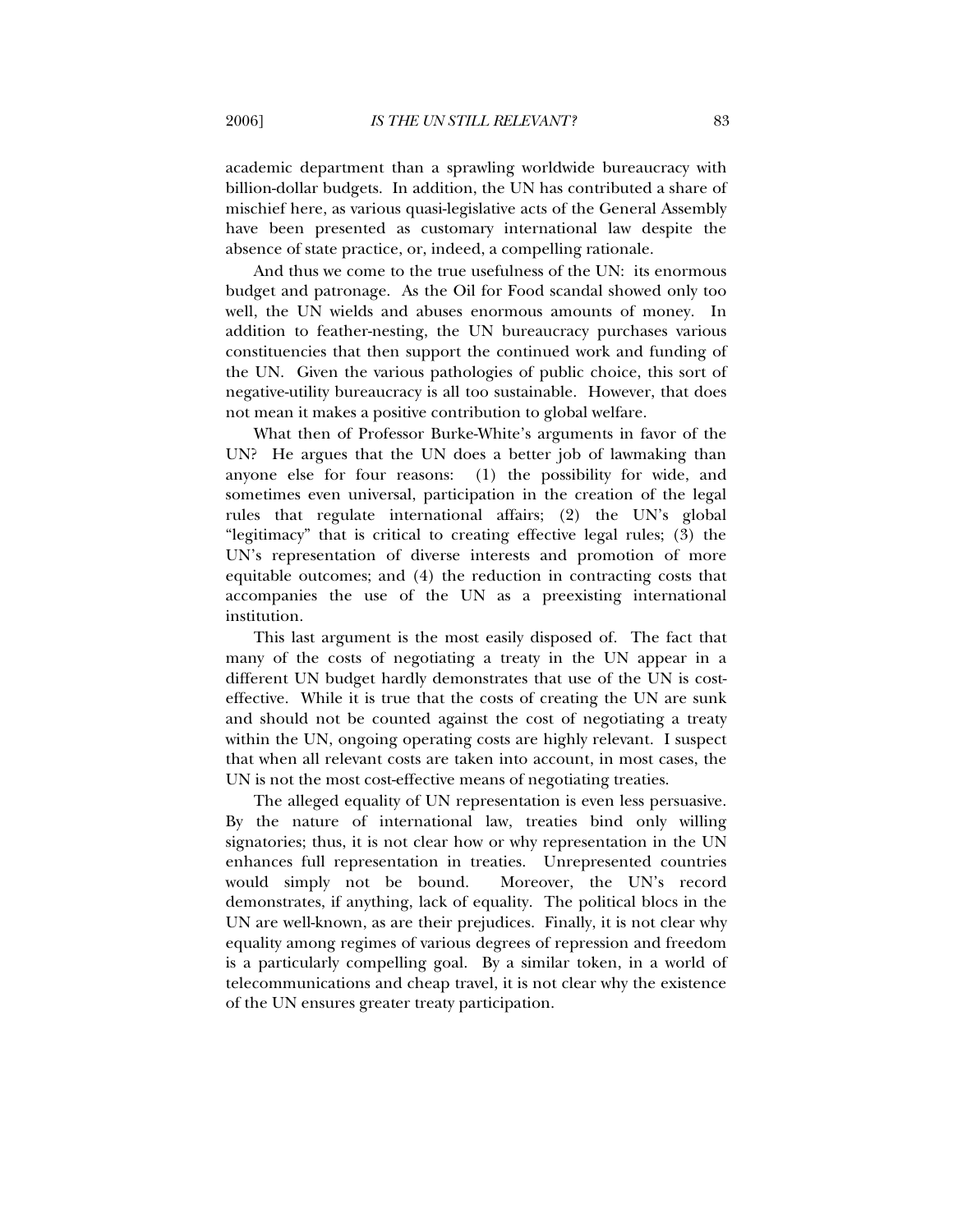The UN certainly enjoys a good reputation in some circles, although this reputation is quite limited and does not seem to have had very much effect in actually leading to positive results. The reputation of the UN has had obviously limited effect in bringing states to accept and comply with legal rules. And such positive reputation as there is seems in many ways to have been purchased by distributing funds and political favors in a manner that directly undermines the mission of the UN.

Finally, it is difficult to see why one should ignore organizational costs in examining the utility of the UN in undertaking action.

But even if one accepts arguendo all of Professor Burke-White's arguments that the UN does a better job of global lawmaking than anyone else, together with the indubitable proposition that there are global challenges for which global solutions would enhance global welfare, this hardly demonstrates that the UN warrants continued support.

Consider the following argument. Earthquakes are terrible natural phenomena that kill many people every year. There is no perfect solution known to humankind that will prevent earthquakes. Proponents of human sacrifice to Mother Gaia hope that the human sacrifices will reduce the number of earthquakes every year. While they acknowledge that human sacrifice is not a perfect way of eliminating earthquakes, everyone knows that there is no competing method anywhere in the world that does a better job of reducing the number of earthquakes. We should therefore increase the number of human sacrifices to Mother Gaia.

I trust that most people will understand just how illogical this argument is. Shockingly, however, this is the logical structure of argument that is regularly invoked in international law and international relations circles in favor of various functions of the UN.

Thus, to take a recent real-world example from the UN, consider Security Council Resolution 1701 of August 11, 2006, intended to resolve conflict between Israel and Hezbollah in south Lebanon primarily by disarming Hezbollah. Yet, since the cease-fire went into effect on August 14, all relevant parties—from the Lebanese government and the UN force (UNIFIL) to Hezbollah itself—have explicitly committed themselves to not disarming Hezbollah.

What then are we to think of the Security Council resolution that seeks to bring about an end to the conflict by means of a disarmament that certainly will not occur? Secretary of State Condoleezza Rice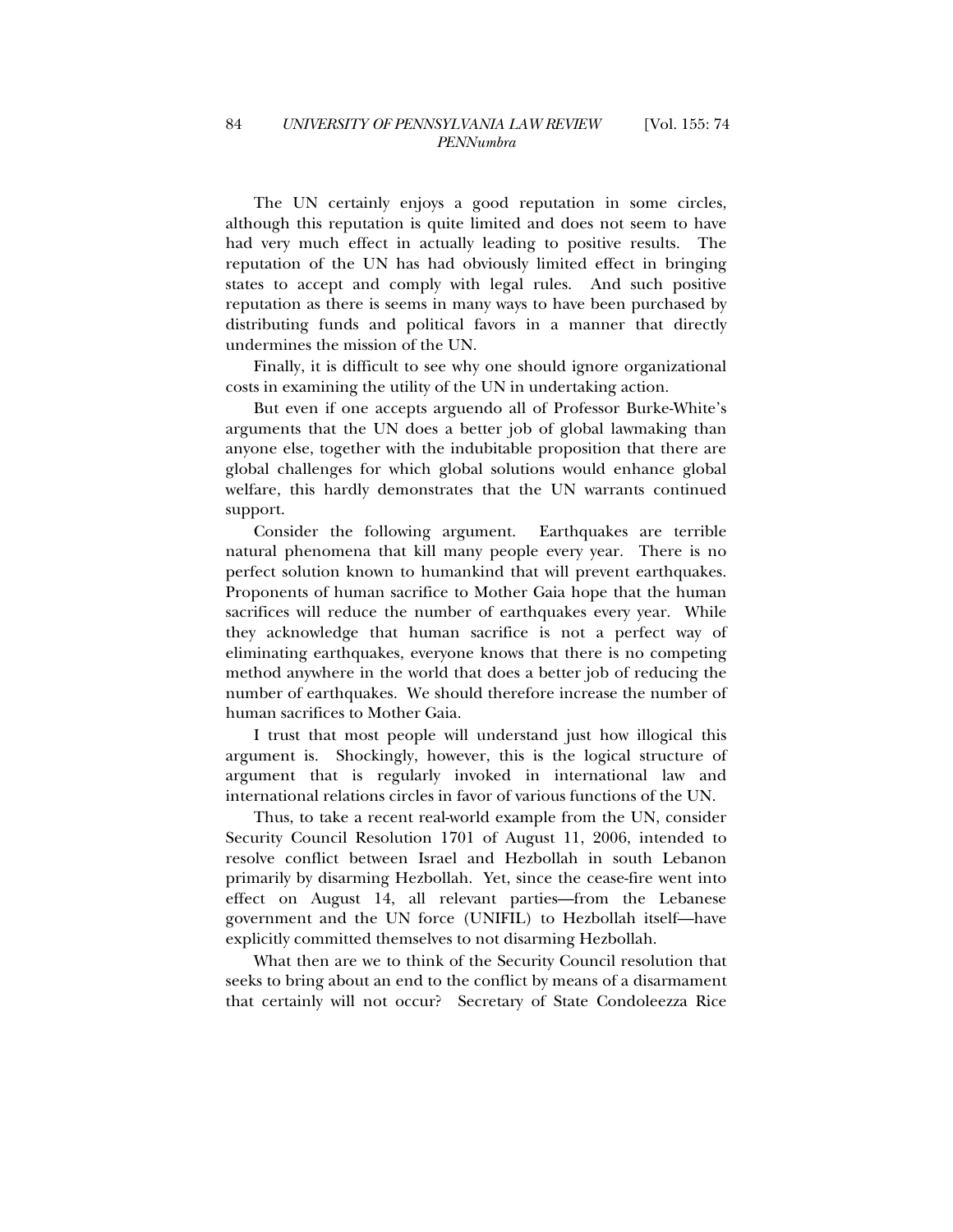explained: "I don't think there is an expectation that this force is going to physically disarm Hezbollah. I think it's a little bit of a misreading of how you disarm a militia. You have to have a plan, first of all, for the disarmament of a militia, and then the hope is that some people lay down their arms voluntarily . . . ."

Where is the logical connection between the UN resolution laying out the plan and the hope?

Let me state this differently. My most basic premise—which is appallingly controversial for most international law scholars—is that legal rules and institutions should be judged by the results they produce rather than the aspirations they purport to represent. In saying this, incidentally, I do not mean to deny the potential utility of legal rules that are themselves aspirational and are unaccompanied by enforcement mechanisms. Rather, I mean that even in such cases, since it is far from self-evident that the good aspirations produce good results, only the good results should interest us. Indeed, wellintended rules and institutions may produce harmful results on the whole.

Professor Burke-White points to various global problems—WMD proliferation, terrorism, infectious disease, and the like. He does not claim that perfect solutions may be found for these problems, and he acknowledges a handful of UN problems, such as the Security Council's frequent deadlocking and antiquated membership, the political inclinations of the General Assembly, and the excessive bureaucracy. He argues only that no international institution can take certain kinds of lawmaking steps regarding these issues better than the UN. He shows that the UN has taken many such lawmaking steps and that proponents hope that such steps will lead to reducing the net harm produced by these problems. He thus concludes that the UN is "urgently needed." Nowhere does he actually demonstrate that these lawmaking steps actually reduce the net harm produced by the problems. Indeed, if one looks at the actual examples cited by Professor Burke-White, it seems clear that the UN has not had a positive effect at all.

Despite an impressive outpouring of words, the UN has done little effectively to address the problems mentioned by Professor Burke-White—like terrorism prevention, global climate change, and proliferation of weapons of mass destruction—and in some ways has even exacerbated them. The UN has done nothing to prevent North Korea from obtaining nuclear weapons, and it seems highly unlikely that the UN will do anything effective to prevent Iran from completing its plans to obtain such weapons. The UN has played a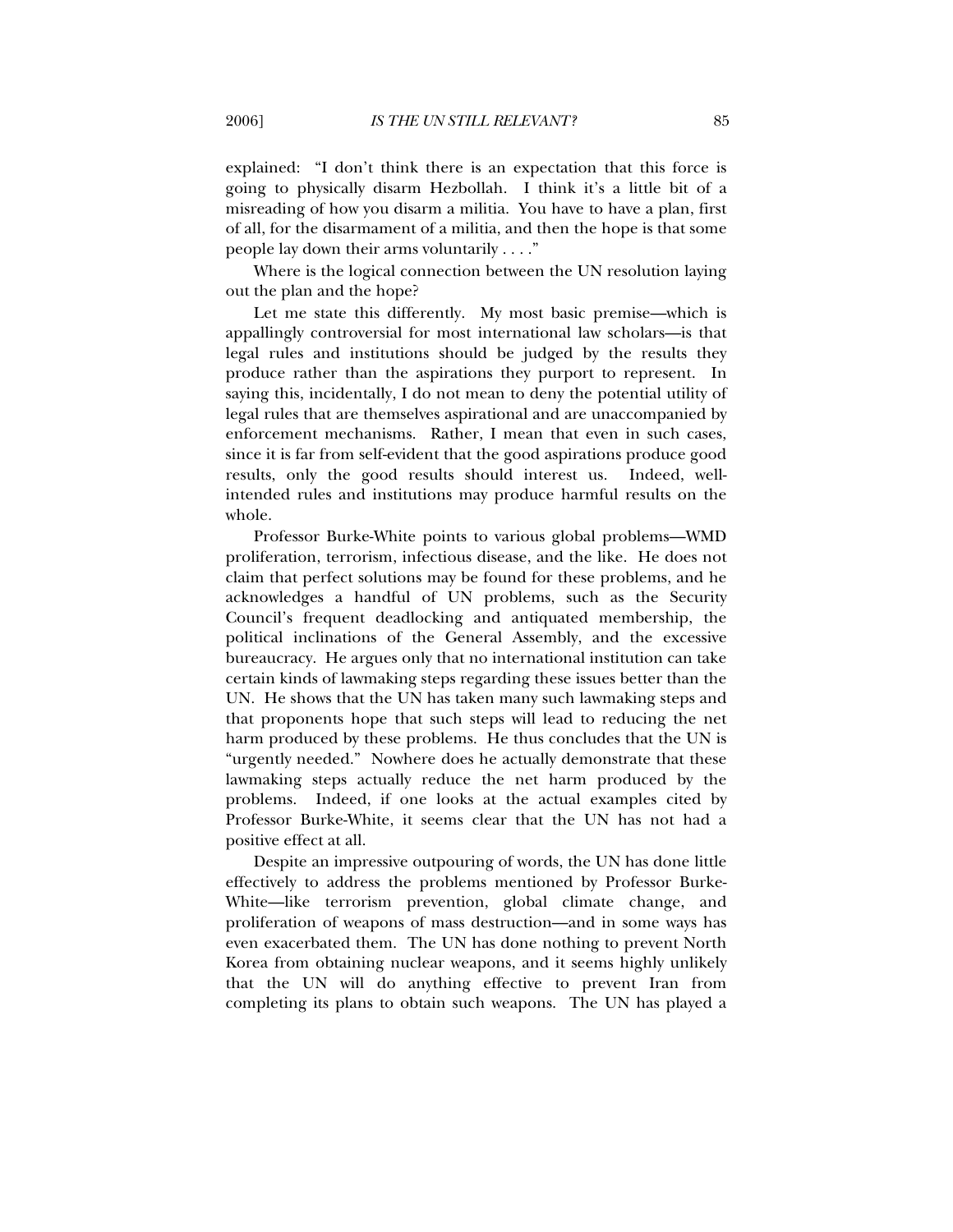useful role in collecting some kinds of information about Al Qaeda, but has actually undermined other antiterror efforts. Not only did UN organizations develop cozy relations with Hezbollah, but one of the findings of the Oil for Food investigation was that UN money indirectly subsidized Palestinian suicide bombings.

I've no doubt that there are global wrongs for which there are available solutions—even if only partial—that are blocked by strategic or collective action problems. However, in the main, the UN shows no sign of being a useful mechanism for resolving these problems.

# CLOSING STATEMENT

### William W. Burke-White

While working under mosquito netting in Gulu, Uganda, where I am doing research on the political effects of the International Criminal Court, I am using an intermittent supply of electricity from a generator to power my laptop and access Professor Bell's response. I am taken aback not only by the professor's tone, but by his apparent desire to change the boundaries of the narrow argument of this debate. The argument I have set forth is that "the active engagement of the Security Council and a range of other UN organs in the processes of international lawmaking has never been more necessary." Professor Bell has responded to my intentionally narrow argument with a full-blown and energized—even angry—attack on the whole UN.

Perhaps my read of Professor Bell's response is in part influenced by the conditions in which I am attempting to respond, but I doubt it. This is, after all, a place in which the UN may be the only entity contributing to the welfare of the local population. First, the professor steps outside the debate's set boundaries to argue "that the UN makes a net negative contribution to aggregate international welfare." This does not respond to my basic claims about the importance of the UN to the creation of international legal rules, particularly in the face of present global challenges. I am simply not going to follow him into an argument about the more general contribution of the UN to international welfare—not because of my precarious electricity source, but because that is not our task in this debate. Instead, I shall limit this counter response to those of the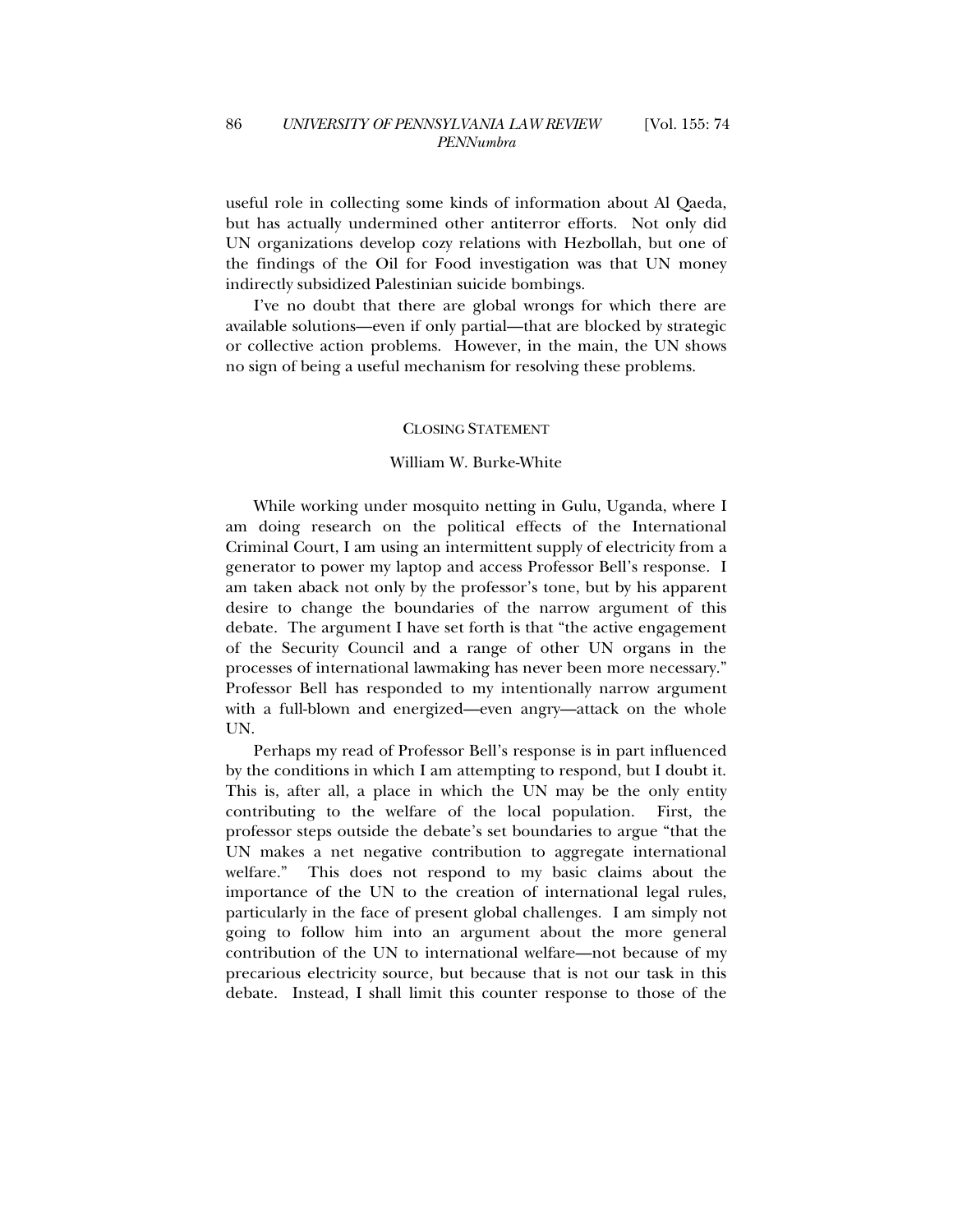professor's arguments that address the UN's role in international lawmaking and to my basic claims regarding the importance of international legal rules, particularly in the face of present global challenges.

Professor Bell's most significant claims with respect to the UN's international lawmaking function are that the rule of law does not promote international peace and security and that international law is not a "global public good." Hence, it would follow from his argument that, even if the UN were an efficient lawmaker, the resultant legal rules are a burden on, not a benefit to, global welfare. This argument has little merit. It would be interesting to debate the level of contribution international law makes to international peace and security or public welfare, but to deny any contribution stretches the limits of reality. At the very least, international law provides three important functions that impact international peace and security and global public welfare: coordination, constraint, and process. First, international legal regimes allow cross-border coordination on issues ranging from the protection of diplomats to the protection of mountain gorillas, from the smooth transit of aircraft to the accurate delivery of international post. Second, international legal rules provide constraints on state behavior. These constraints may not be absolute, but they do increase the costs of defection and pressure states to conform their behavior to agreed-upon standards in areas like the conduct of war and the protection of human rights. Third, even where international legal regimes do not result in agreed-upon standards of behavior, they often create processes for cooperation and dispute settlement amongst states that in turn may promote international peace and security. Professor Bell is right that state behavior may often fall short of the rhetoric of legal rules, but those rules still generate pressures on state behavior and make considerable contributions to the conduct of international affairs and domestic governance.

Despite Professor Bell's contention that international law does not promote public welfare, he acknowledges "some usefulness in having a treaty clearinghouse as well as a small commission that attempts to codify various parts of international law." He suggests, however, that this function would be better carried out by "a small academic department." Admittedly, a small academic department might be a less costly producer of draft treaty texts, but it would lack the legitimacy, global voice, and institutional backing afforded the ILC by its position within the UN system. Would that my academic department had the global clout to draft international treaties! But,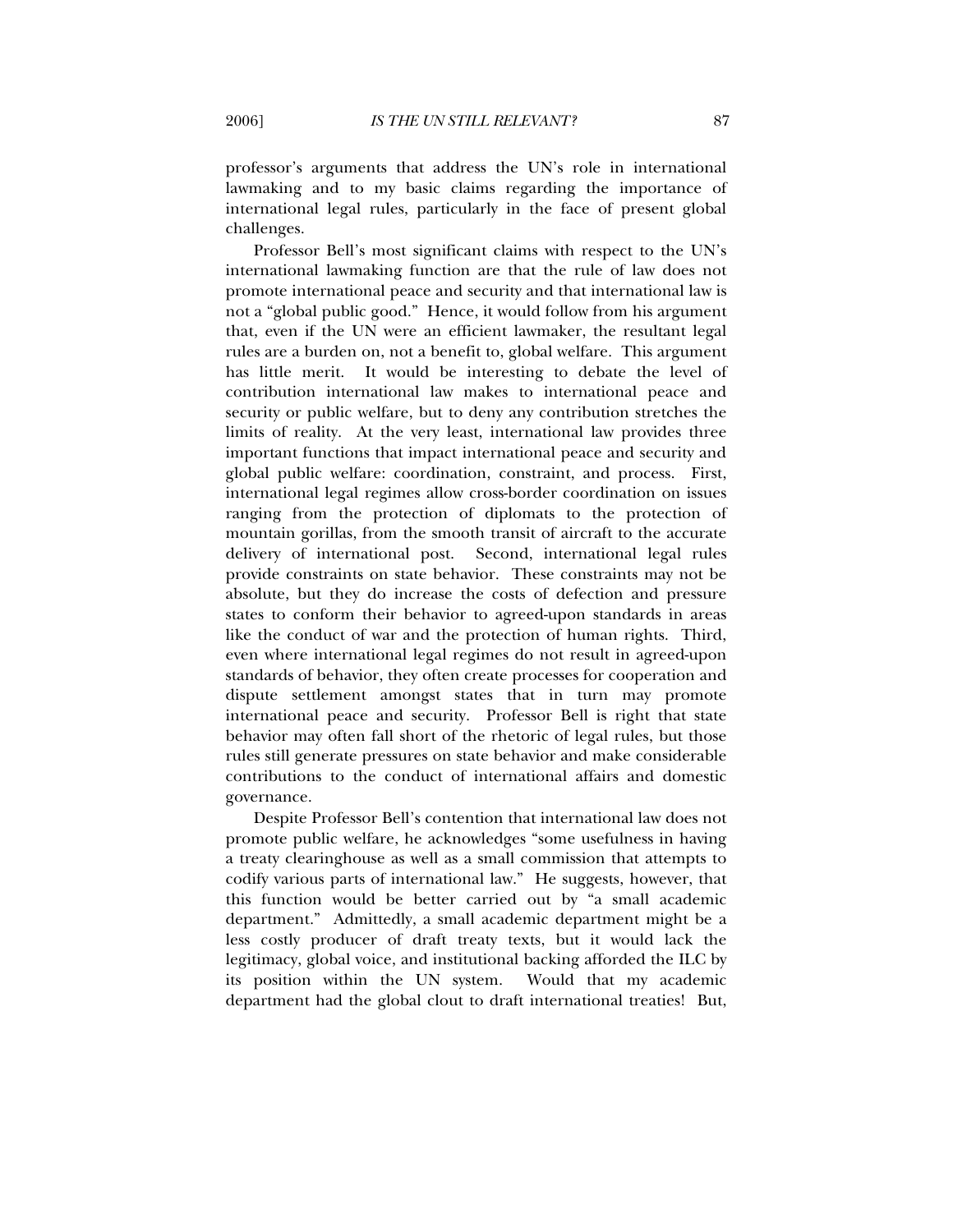alas, even Penn and Fordham Law Schools are unable to supplant the ILC and the UN.

I turn now to Professor Bell's specific responses to my arguments that the UN is necessary as an international lawmaker, particularly at the present moment. Unfortunately, only a very small portion of Professor Bell's comments address the issues at the heart of our debate, and his analysis does nothing to change my basic position.

I argued first that the UN affords the possibility of broad and, perhaps even universal, involvement in the creation of international legal rules. I never suggested that all states will join all treaties drafted under UN auspices. States will only ratify treaties when they deem it in their interests—for whatever reasons—to do so. However, because all states are represented at the UN and maintain missions in New York, drafting treaties through the UN increases the likelihood that a significant number of states will be aware of a treaty process and involve themselves in it. Such participation, in turn, increases the likelihood that the ultimate text of a treaty will reflect the interests of such states and that they will at least consider ratification. Such wide participation is often critical to addressing pressing global challenges for which broad-based coordination and cooperation is needed.

Second, I argued that international lawmaking through the UN offers critical legitimacy for international legal rules. Professor Bell responds by claiming that the UN's reputation is "quite limited" and "purchased by distributing funds and political favors." His view of the UN is clearly very negative. But, as he admits, his views are "outside the mainstream." Some powerful states may at times be frustrated by the UN, particularly when it seeks to block their international aims. Yet, in much of the rest of the world, the UN does in fact carry global legitimacy. I write this response from an internally displaced persons' camp in northern Uganda. Here there may be frustration that the UN has not been able to end the twenty-year conflict, but the array of UN relief organizations are recognized as a critical lifeline for the population and because of this, the UN is held in extraordinarily high regard. It is this regard—which is by no means limited to northern Uganda—that carries over into the lawmaking arena and gives the UN an unrivaled ability to generate compelling international legal rules.

Third, I suggested that creating international law through the UN results in greater diversity and equality of outcomes. To be clear, in many aspects of international law diversity and equality may not be appropriate goals. Hence, bilateral or regional treaties are often the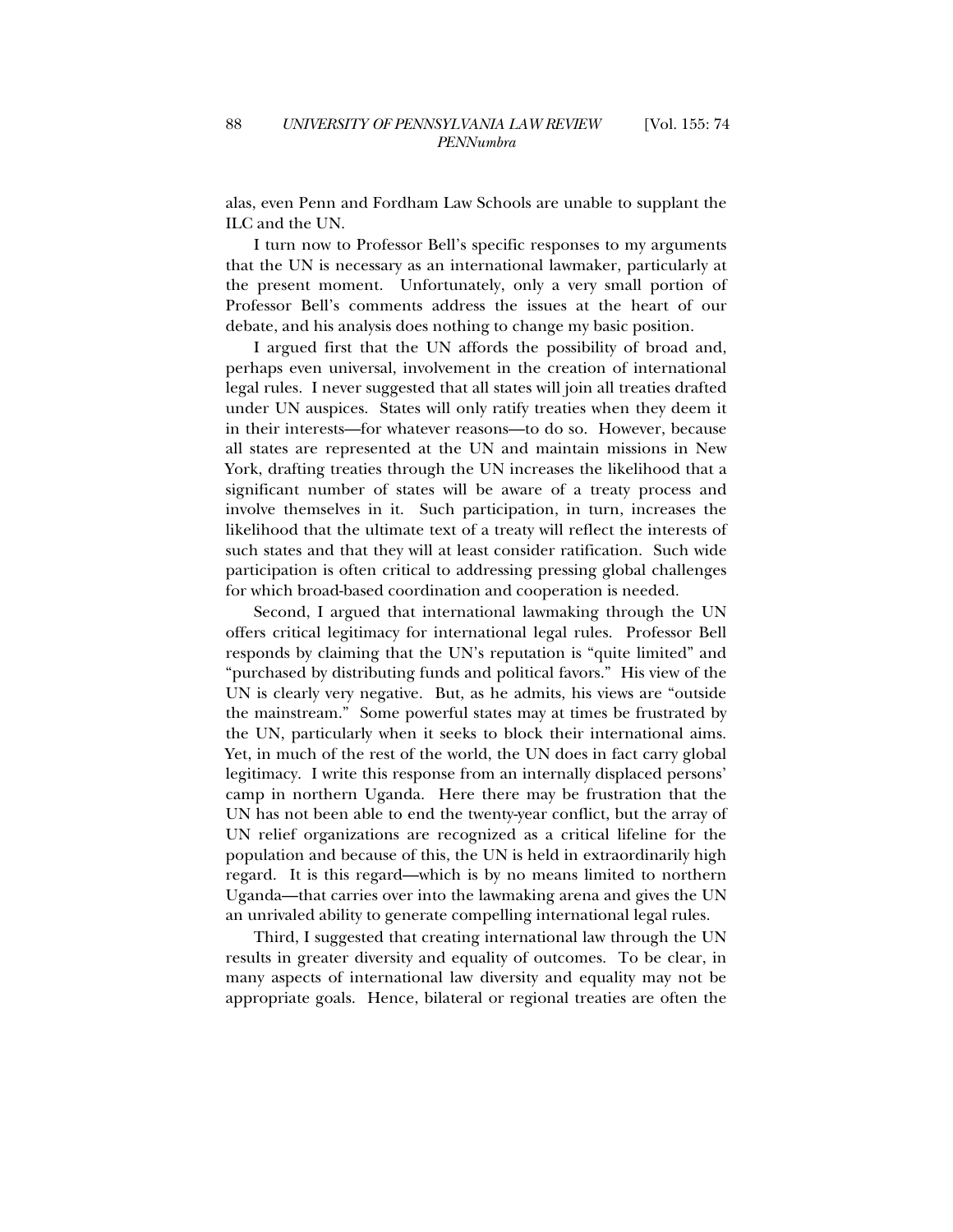most effective international legal instruments for interstate cooperation. However, when responding to truly global challenges or addressing subjects that require world-wide coordination, diversity and equality in international lawmaking may be the best way to ensure wide-spread compliance with the resultant legal rules. The inclusion of diverse views may water-down legal instruments or produce results that do not appeal to certain states. If certain states want thicker legal regimes than treaties with diverse participation may afford, they are able to enter into supplemental agreements amongst themselves. Even relatively thin treaties that generate widespread compliance, however, can have a significant and positive impact on addressing global threats or promoting worldwide coordination.

Finally, I argued that international lawmaking through the UN offers a reduction in contracting costs. Professor Bell disagrees, suggesting that the UN merely shifts costs to different budget lines. Neither Professor Bell nor I have actual budget figures for international treaty drafting within and without the UN. But, simple logic recognizes that the UN already has the infrastructure in place to undertake international treaty negotiations. That decreases the marginal cost of each new lawmaking process. In the case of multilateral treaties drafted outside the UN, much of the sunk costs of that infrastructure would have to be expended anew for each separate treaty regime. Equally, operating outside the UN, states would need to make considerable incremental financial outlays to participate in ad hoc treaty drafting processes, whereas most states already have legal representation at the UN. The efficiency and reduced contracting costs that come with these permanent institutions make it easier to undertake treaty drafting processes, facilitate cost-effective state participation in those processes, and increase the likelihood of the successful conclusion of treaty instruments. Without the UN's infrastructure, the depth and scope of international treaty rules regulating state behavior would probably be far more limited. Though one's normative view could differ, for me at least, a considerable number of those instruments promote global welfare.

I agree with Professor Bell that specialized institutions might be able to perform some of these international law making functions more efficiently than the UN. But, none can offer the collective benefits and public goods provided by the UN in the creation of international legal rules. An International Treaty Depository could quite cheaply maintain records of international agreements in force. Law professors could dream up potential treaty clauses. Conference centers could host ad hoc treaty negotiations. However, such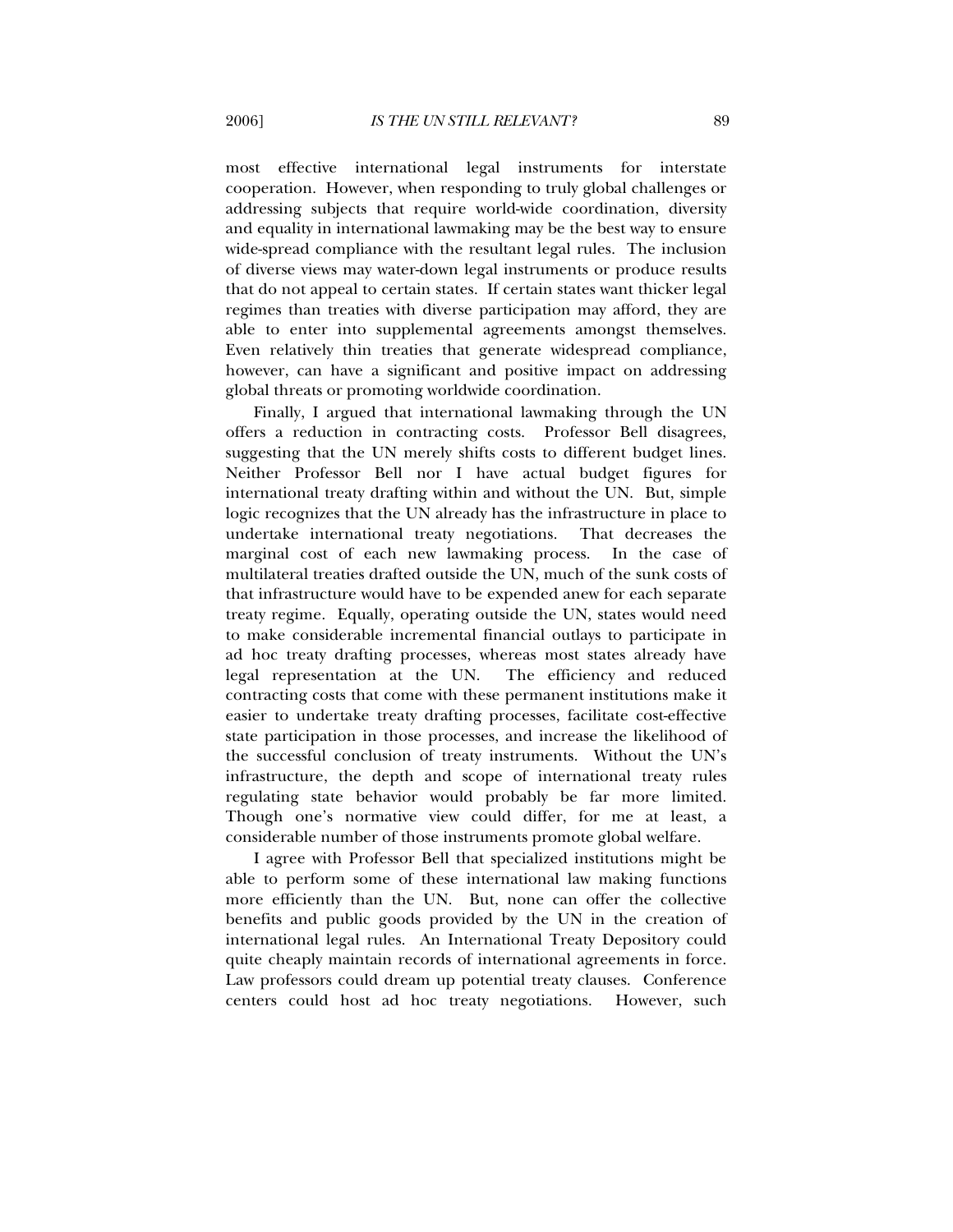individualized bodies would lack the participation, legitimacy, equality, and established infrastructure of the UN and would be unlikely to produce effective, much less respected, international legal regimes.

I would be among the first to suggest scores of reforms that would make the UN more effective generally or as an international lawmaker specifically. The UN is far from perfect, but it is the best institution we have available to generate new international legal rules. contribution to the creation of international law is significant, and the UN is likely to continue to lead such processes for the foreseeable future.

### CLOSING STATEMENT

### Abraham Bell

Professor Burke-White is quite right to identify in my writing a distinctly negative tone directed toward the UN—the subject of our discussion. While I have nothing but the highest respect for Professor Burke-White, I think it is appropriate to have a negative attitude toward an institution that does more harm than good for the world. Of course, whether the UN is such an institution is a point on which Professor Burke-White and I clearly disagree.

Professor Burke-White suggests that it is beyond the scope of our debate to discuss the overall utility of the UN, but he continues to make claims that go a fair way toward erasing the distinctions between that debate and the narrower debate on the UN's contribution to international law. Additionally, and just as importantly, Professor Burke-White missteps by claiming that international law is a positive utility good, (as I would call it, rather than public good)—a claim with which I heartily agree in some cases—and then describing international law uniformly, as if the positive utility of agreements on uniform air traffic rules demonstrates the positive utility of human rights treaties. On this last point, of course, I disagree very strongly.

Let me begin with the latter point first.

International legal rules are made for a variety of reasons. Some legal rules are made in order to ease international cooperation on matters like the flow of international post or in order to create reciprocal and easily understood rules of the treatment of diplomats. As I said earlier, the UN makes a valuable contribution to the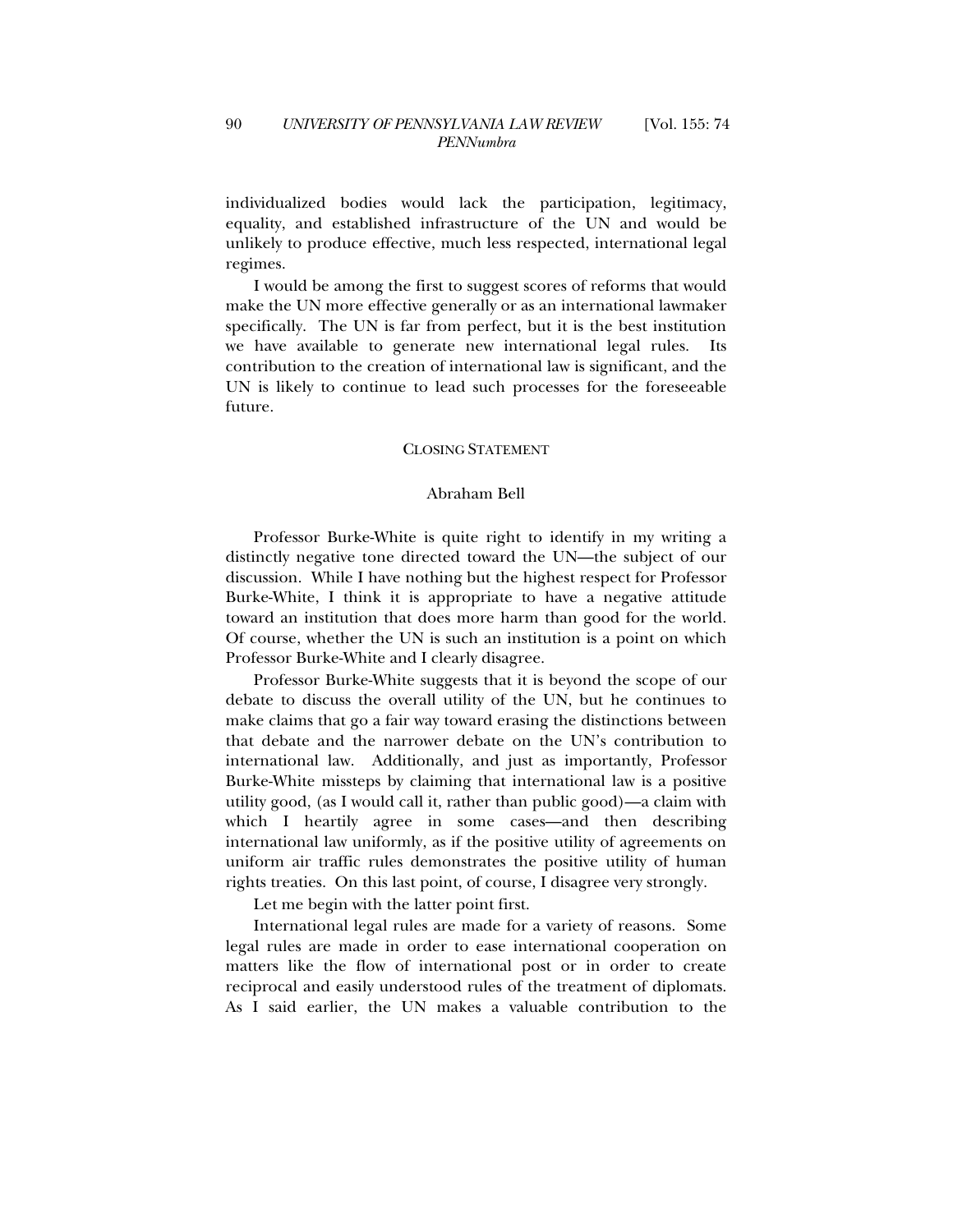production of such innocuous rules by helping codify them through the ILC. And, as I also said, this contribution could also be made just as easily by a small academic body without the attendant bureaucracy of tens of thousands and a budget of billions.

I doubt that an international consortium of top academics would enjoy significantly less legitimacy and goodwill for this limited function than the UN. Moreover, these are precisely the kinds of treaties for which such legitimacy and goodwill are not terribly necessary to sign up customers. Incidentally, Professor Burke-White argues that I am wrong to view the UN's legitimacy as limited in scope primarily to its distribution of largesse. He then brings as an example the high legitimacy enjoyed by the UN in Uganda due to the UN's distribution of aid and suggests that this legitimacy carries over into the lawmaking world. I rather think that his example makes precisely the point that I was trying to make about the kinds of legitimacy enjoyed by the UN. In addition, Professor Burke-White suggests that "powerful states" are the chief objectors to the "global legitimacy" carried by the UN. But all states, great and small, as large as the US or as small as Lebanon, do a wonderful job of recognizing the legitimacy of UN action that regards others, while ignoring the legitimacy when it conflicts with their own agenda.

Other legal rules are not made to ease cooperation, but to send messages, often in direct opposition to the actual results of the rules themselves. Thus, for example, legal treaties on human rights are apparently made not to create or cement uniform standards of human rights, but, rather, to distract criticism. Thus it is that human rights treaties have demonstrably failed to lead to better human rights records. The General Assembly has played an indispensable role in creating such kinds of treaties. However, I do not consider the results to be positive utility goods, no matter how high-minded the sentiments that appear in the words employed by the treaties.

Professor Burke-White misapprehends my argument if he reads me to say that international law never produces positive utility. But the agreement that it is sometimes good hardly demonstrates that it is all the time, or even most of the time.

And now to the second issue of the UN as a whole.

Let us assume, arguendo, that I am right about the overall negative contribution of the UN to world utility. If that is the case, are any of Professor Burke-White's arguments about the importance of the UN to lawmaking persuasive? Should we support a multibillion dollar institution with multiple world headquarters and a permanent bureaucracy of tens of thousands so that more states will be aware of a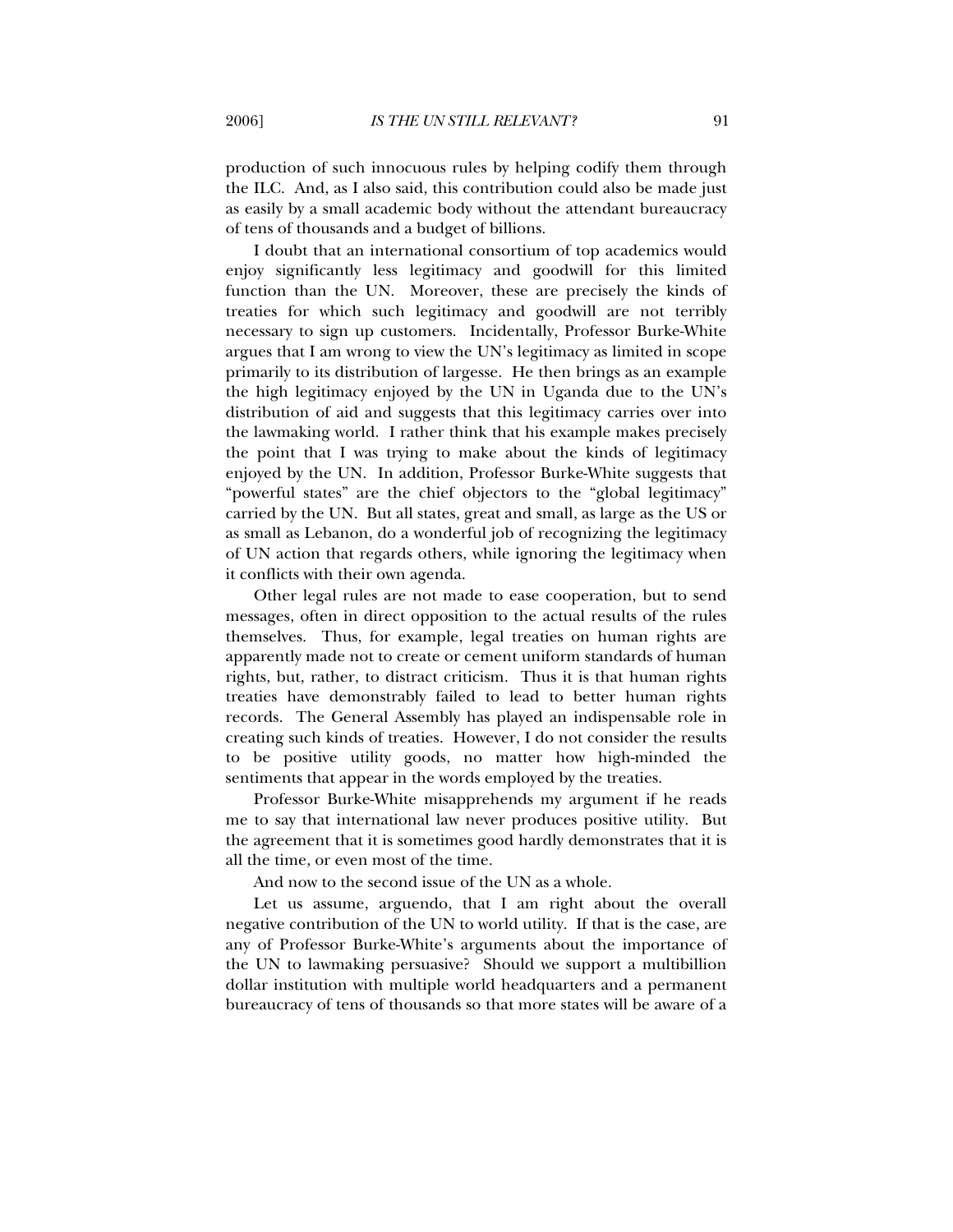treaty-making process? Or to more precisely regulate the minutes of debate among delegates of various potential signatories? Or to be sure that treaty advocates remember to work through the whole rolodex and touch base with all potential signatories? Why is this sort of subsidy necessary? Are coordination costs like telephone calls and ad hoc conferences that high? Professor Burke-White suggests viewing the UN bureaucracy and structural costs as sunk. However, the enormous operating budgets, as well as the opportunity costs of continued devotion of physical assets like realty and less tangible assets like diplomatic efforts and time are not sunk. They represent the potential for enormous savings.

This brings us to the elephant in the room.

There are some kinds of potential international laws that would make a positive contribution to global utility but that are not adopted due to free-riding, defections and other strategic moves. These strategic obstacles could be overcome by certain kinds of collective action mechanisms. Thus, were the UN this sort of mechanism, it would play an indispensable role in the production of some types of international law. However, as it is configured, the UN does not, has not, and never will play this role. It is true as well that there are real international public goods (albeit, impure), i.e., goods of supranational scale that will not be provided by competitive forces among states. Thus, in theory, there is a net positive contribution to global utility to be made by a supplier of such goods. However, the UN has never been, nor will it ever be a cost-effective and reliable supplier of such goods. The valuable contributions that could be made by a truly effective global collective action mechanism for combating military aggression or human rights predations therefore remain theoretical, and cannot be associated with the UN.

Without these contributions, what does the UN contribute to justify the enormous outlays, and, indeed, the undermining of other, potentially more effective means of collective decision making? I'm afraid that I cannot think of any justification. Certainly the justifications mentioned by Professor Burke-White, such as treaty participation, could be easily accomplished through less costly institutions than the UN. Stated otherwise, although I recognize that the UN produces items of value as well as items that harm, what little good it produces is not worth the price of the UN's continued existence.

If one agrees with me that as a whole the institution of the UN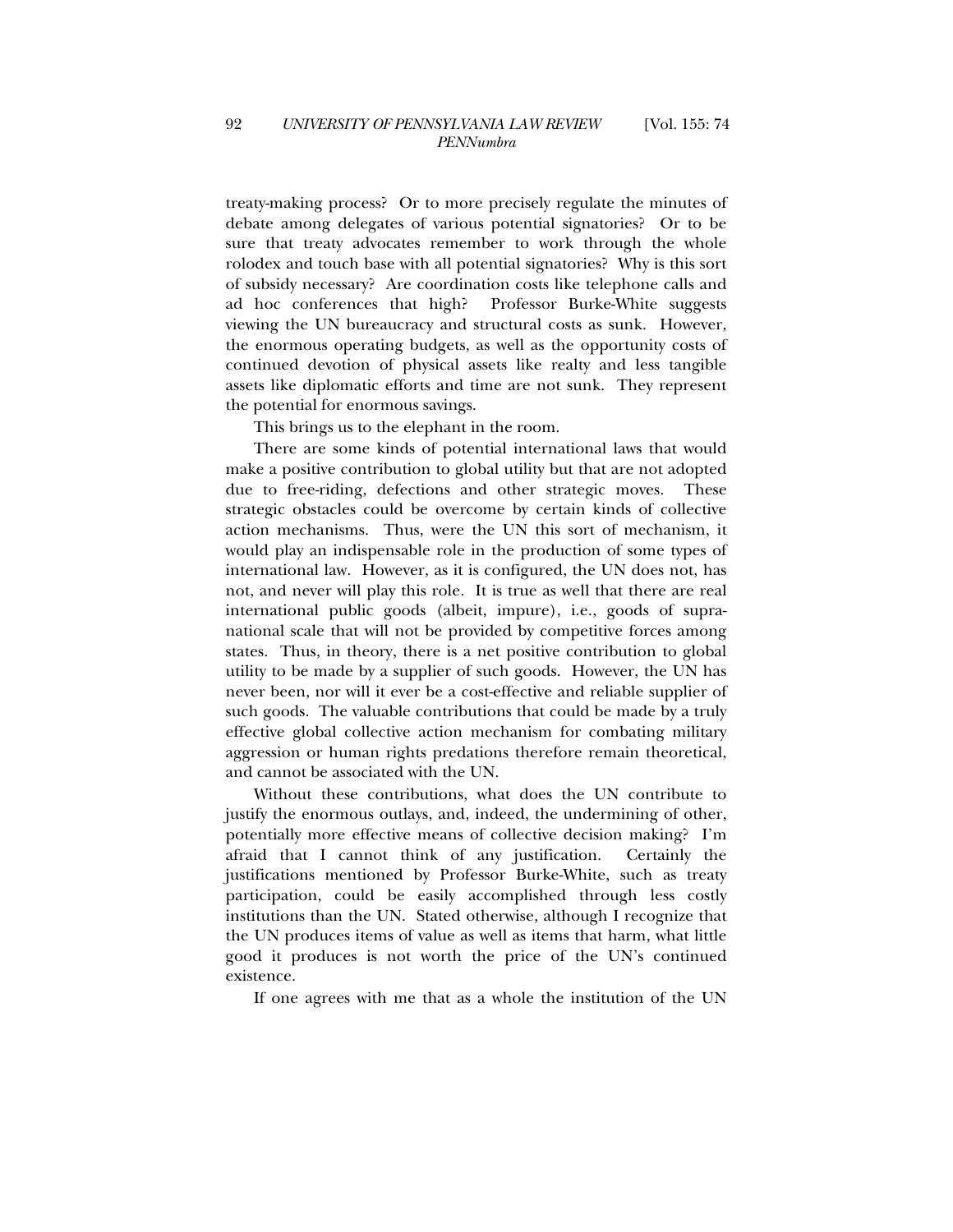produces more costs than benefits, then this would seem definitively to rule out continued operation of the UN for any purposes, including for lawmaking. However, this is not to say that there should be no international institutions that contribute to lawmaking. There's no reason that a body like the ILC that his hitherto been associated with the UN could not continue to operate under a less costly bureaucratic canopy, and under a different formulation. There's no reason why state delegations could not meet, even regularly, in order to negotiate and adopt treaties. In other words, there's no reason to forgo producing such positive utility goods as are to be found in international lawmaking in a post-UN world.

Finally, let us return to the broad claim made by Professor Burke-White's original piece and not referenced in his rebuttal— "international lawmaking through the UN may be the best and possibly only means to promote international peace and security through the rule of law"—as well as the narrower claim central to both of his pieces: the "active engagement of the Security Council and a range of other UN organs in the processes of international lawmaking has never been more necessary."

Let me address each claim in turn.

I think I have already adequately expressed my skepticism about the ability of the UN to promote international peace and security by means of international lawmaking, as well as international law enforcement, or, indeed, any of the other means available under the UN Charter. While there may be individual incidents in which the UN has made a positive contribution to international peace and security, on the whole, the UN's contribution, when taking into account organizational and other associated costs, has been negative. Thus, as I wrote earlier, even if the UN is the institution *best* situated to promote international peace and security, it is still not a *good*  institution. Professor Burke-White would judge the contributions of UN lawmaking on peace and security positively on the basis of contributions on "issues ranging from the protection of diplomats to the protection of mountain gorillas, from the smooth transit of aircraft to the accurate delivery of international post." I trust it is evident why I think this is a non-sequitur. Alternatively, he sees a positive contribution in speculated pressure on states to behave better in the arenas of "the conduct of war [and] the protection of human rights," as well as "processes for cooperation and dispute settlement amongst states that [] *may* promote international peace and security" (emphasis added). Yet, such empirical evidence as there is suggests that his speculations are wrong and that the effects are just the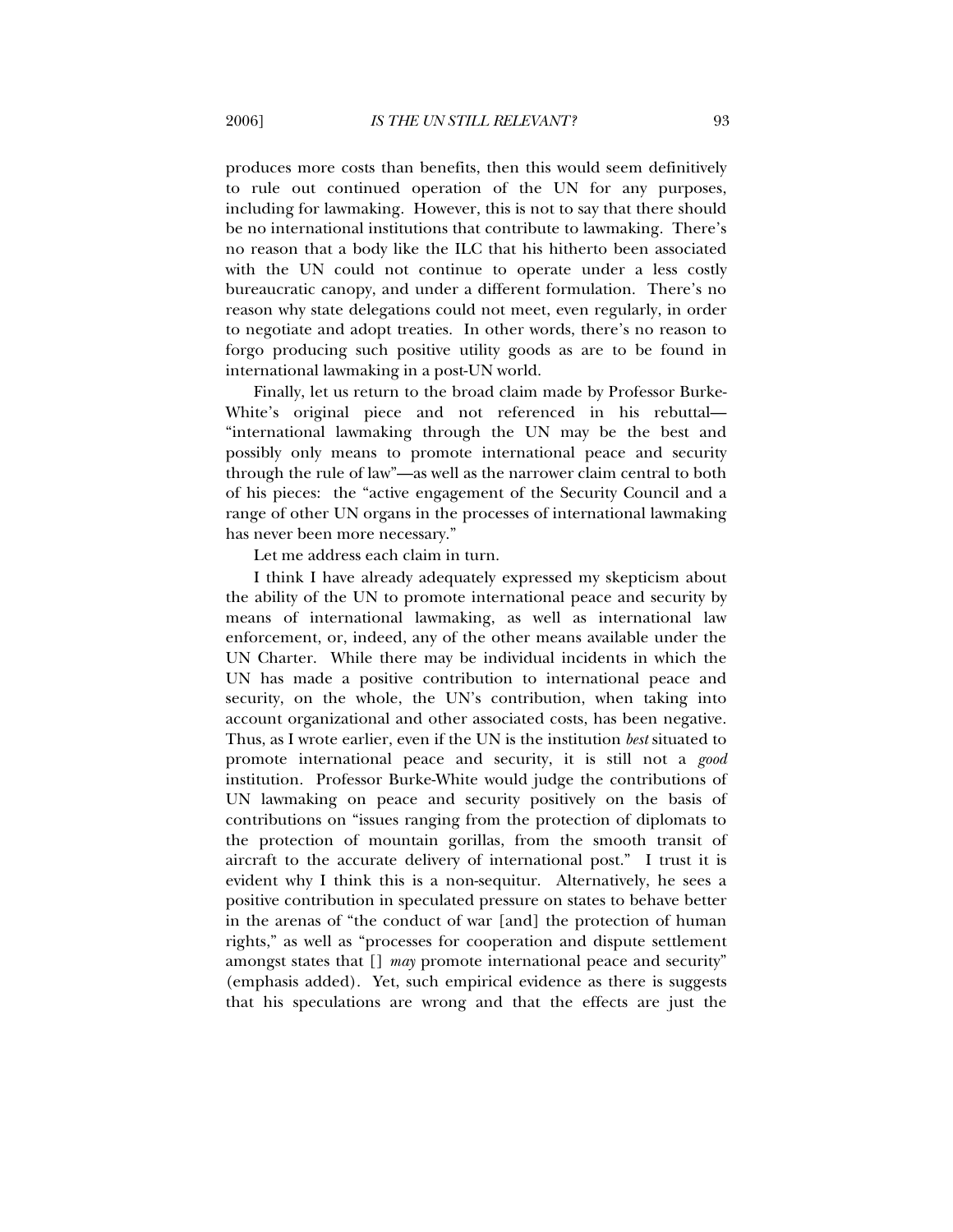opposite.

As to the second claim, I think it is ill-founded too, but I should preface my explanation with a linguistic note. As I wrote previously, it makes no sense to talk about what is *needed* when we should be talking about whether particular acts or institutions are worthwhile. We may need world peace and a Security Council that creates and preserves world peace, but that doesn't mean we are going to get them. So let me take Professor Burke-White's claim to be that the active engagement of the Security Council and other UN organs in the processes of international law is beneficial. Here, once again, I find no grounds for agreement, aside from an ILC subject to the caveats I already discussed.

The General Assembly, notwithstanding an entirely dispensable and largely ceremonial role in some ILC-driven treaties, has primarily "contributed" to international law by producing a raft of human rights treaties that do not protect human rights, a number of anti-terrorism treaties that do not prevent or diminish terrorism, and some war and military-related treaties that do not improve global welfare with respect to war. At the same time, it has overseen the treaties' nonimplementation and taken other routine action in such a fashion as to actually diminish respect for human rights, increase terrorism and foment conflict. It has also abused the goodwill of those who believe in the principles of human rights and peace in order to extract huge rents for the unworthy and dishonest.

The Security Council, for its part, has carefully done little to nothing to encourage compliance with the high-minded fluff nursed into full-fledged treaties by the General Assembly. The Security Council has engaged in quasi-legislation, such as the antiterrorism Resolution 1373 mentioned by Professor Burke-White, but to dubious effect. Thus, for example, while Resolution 1373 calls upon states to

[f]reeze without delay funds and other financial assets or economic resources of persons who commit, or attempt to commit, terrorist acts or participate in or facilitate the commission of terrorist acts; of entities owned or controlled directly or indirectly by such persons; and of persons and entities acting on behalf of, or at the direction of such persons and entities,

various UN organizations as well as many Security Council member states continue to cooperate with and provide funds to persons and entities that facilitate terrorist acts as defined by the same International Convention for the Suppression of the Financing of